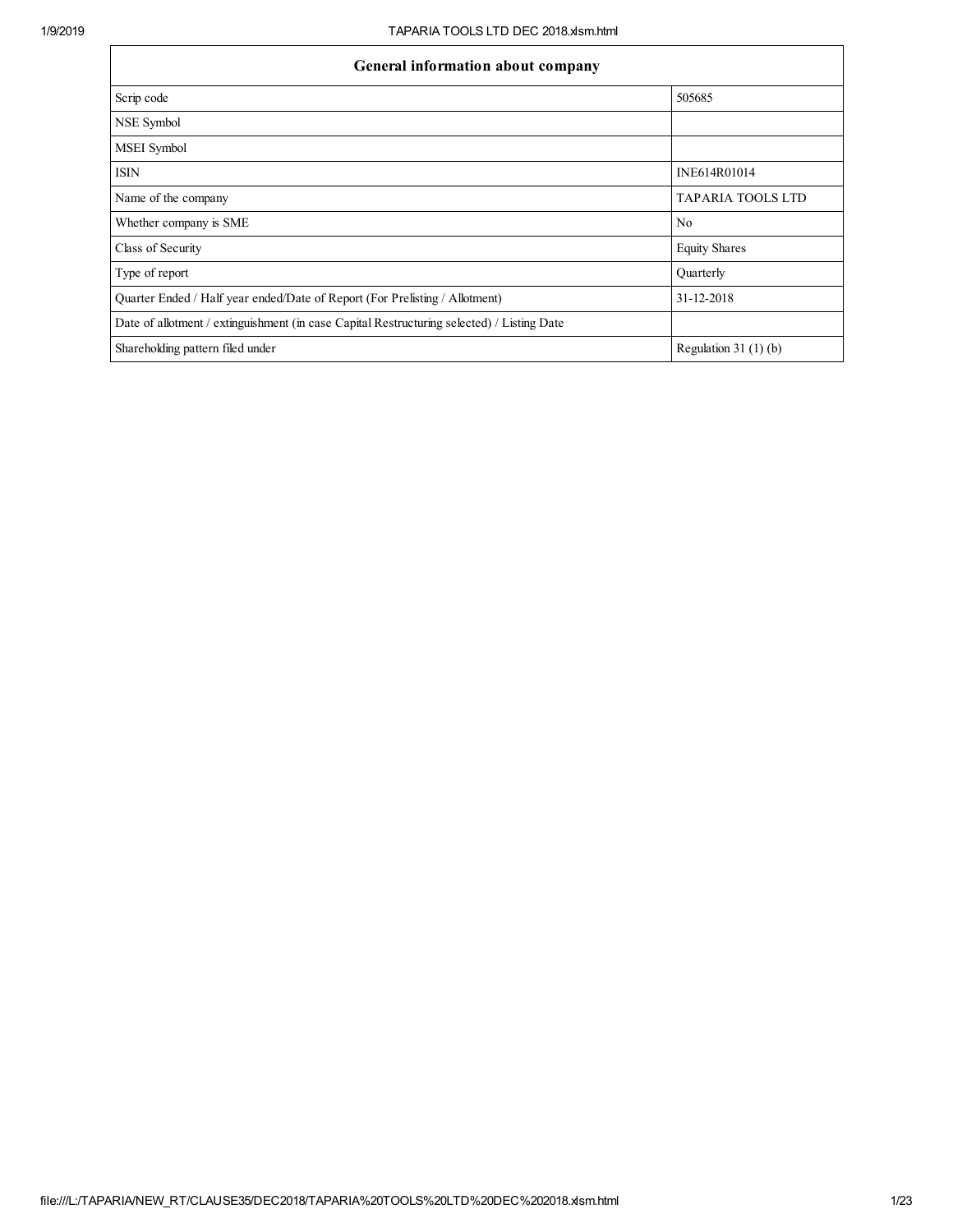|                       | <b>Declaration</b>                                                                        |                |                                |                       |                             |  |  |  |  |  |  |  |
|-----------------------|-------------------------------------------------------------------------------------------|----------------|--------------------------------|-----------------------|-----------------------------|--|--|--|--|--|--|--|
| Sr.<br>N <sub>0</sub> | Particular                                                                                | Yes/No         | Promoter and<br>Promoter Group | Public<br>shareholder | Non Promoter-<br>Non Public |  |  |  |  |  |  |  |
| 1                     | Whether the Listed Entity has issued any partly paid up shares?                           | No.            | No                             | N <sub>0</sub>        | N <sub>0</sub>              |  |  |  |  |  |  |  |
| $\overline{2}$        | Whether the Listed Entity has issued any Convertible Securities?                          | N <sub>0</sub> | N <sub>0</sub>                 | N <sub>0</sub>        | N <sub>0</sub>              |  |  |  |  |  |  |  |
| 3                     | Whether the Listed Entity has issued any Warrants?                                        | No.            | N <sub>0</sub>                 | N <sub>0</sub>        | N <sub>0</sub>              |  |  |  |  |  |  |  |
| $\overline{4}$        | Whether the Listed Entity has any shares against which<br>depository receipts are issued? | No             | N <sub>0</sub>                 | N <sub>0</sub>        | N <sub>0</sub>              |  |  |  |  |  |  |  |
| 5                     | Whether the Listed Entity has any shares in locked-in?                                    | No.            | N <sub>0</sub>                 | N <sub>0</sub>        | N <sub>0</sub>              |  |  |  |  |  |  |  |
| 6                     | Whether any shares held by promoters are pledge or otherwise<br>encumbered?               | No.            | N <sub>0</sub>                 |                       |                             |  |  |  |  |  |  |  |
|                       | Whether company has equity shares with differential voting<br>rights?                     | No             | N <sub>0</sub>                 | No                    | N <sub>0</sub>              |  |  |  |  |  |  |  |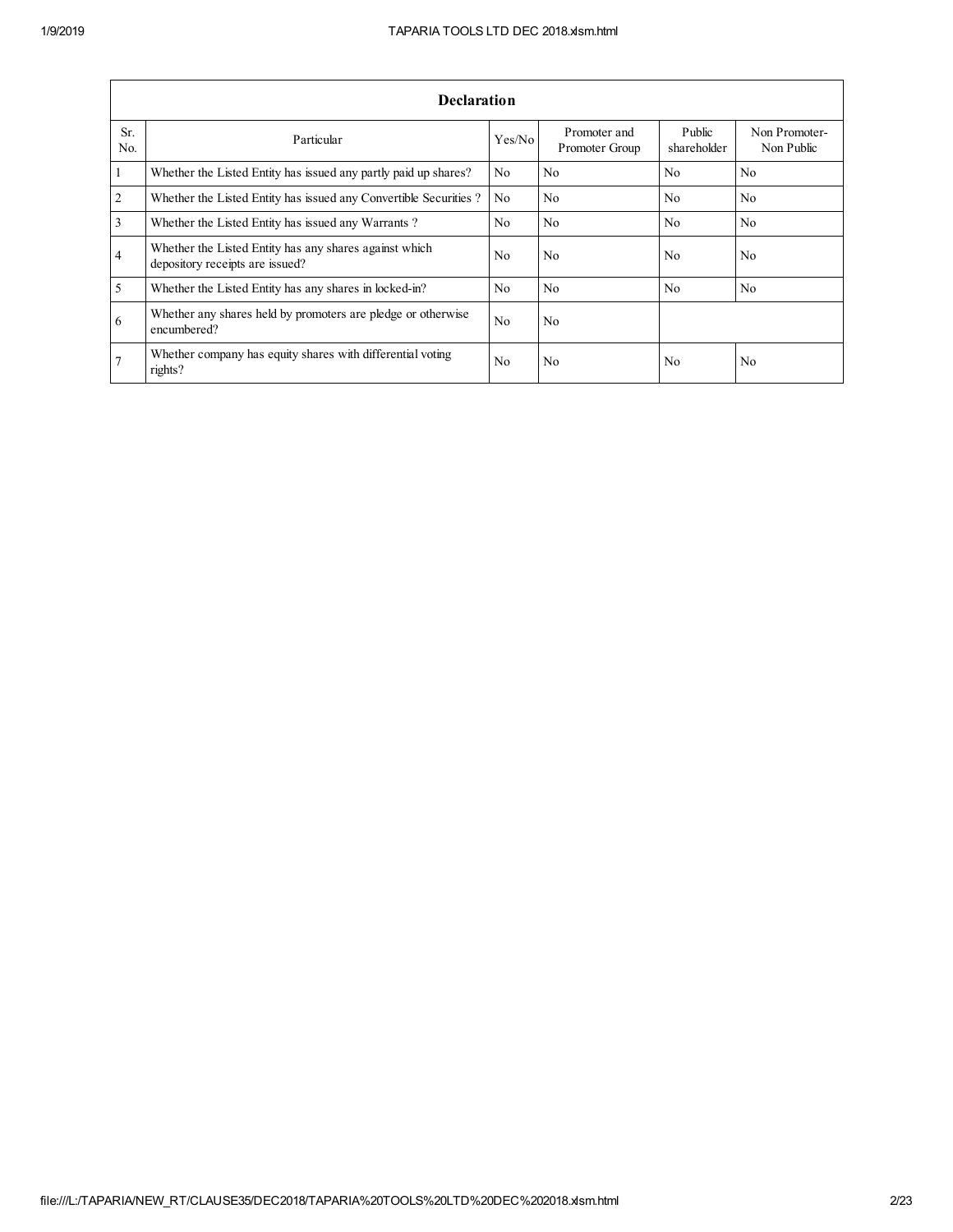|                 | Table I - Summary Statement holding of specified securities |                                  |                                   |                      |                          |                                    |                                                                            |                                                                  |               |         |                      |  |
|-----------------|-------------------------------------------------------------|----------------------------------|-----------------------------------|----------------------|--------------------------|------------------------------------|----------------------------------------------------------------------------|------------------------------------------------------------------|---------------|---------|----------------------|--|
|                 | Category<br>of<br>shareholder                               |                                  | No. of                            | No. Of<br>Partly     | No. Of<br>shares         | Total nos.                         | Shareholding as a %<br>of total no. of                                     | Number of Voting Rights held in<br>each class of securities (IX) |               |         |                      |  |
| Category<br>(I) |                                                             | Nos. Of<br>shareholders<br>(III) | fully paid<br>up equity<br>shares | paid-up<br>equity    | underlying<br>Depository | shares<br>held (VII)<br>$= (IV) +$ | shares (calculated<br>as per SCRR, 1957)<br>(VIII) As a % of<br>$(A+B+C2)$ | No of Voting (XIV)<br>Rights                                     |               |         | Total as<br>$a\%$ of |  |
|                 | (II)                                                        |                                  | held (IV)                         | shares<br>held $(V)$ | Receipts<br>(VI)         | $(V)$ + $(VI)$                     |                                                                            | Class<br>eg: $X$                                                 | Class<br>eg:y | Total   | $(A+B+C)$            |  |
| (A)             | Promoter<br>&<br>Promoter<br>Group                          | 20                               | 2116517                           |                      |                          | 2116517                            | 69.72                                                                      | 2116517                                                          |               | 2116517 | 69.72                |  |
| (B)             | Public                                                      | 248                              | 919233                            |                      |                          | 919233                             | 30.28                                                                      | 919233                                                           |               | 919233  | 30.28                |  |
| (C)             | Non<br>Promoter-<br>Non Public                              |                                  |                                   |                      |                          |                                    |                                                                            |                                                                  |               |         |                      |  |
| (C1)            | <b>Shares</b><br>underlying<br><b>DRs</b>                   |                                  |                                   |                      |                          |                                    |                                                                            |                                                                  |               |         |                      |  |
| (C2)            | Shares held<br>by<br>Employee<br>Trusts                     |                                  |                                   |                      |                          |                                    |                                                                            |                                                                  |               |         |                      |  |
|                 | Total                                                       | 268                              | 3035750                           |                      |                          | 3035750                            | 100                                                                        | 3035750                                                          |               | 3035750 | 100                  |  |

 $\Gamma$ 

٦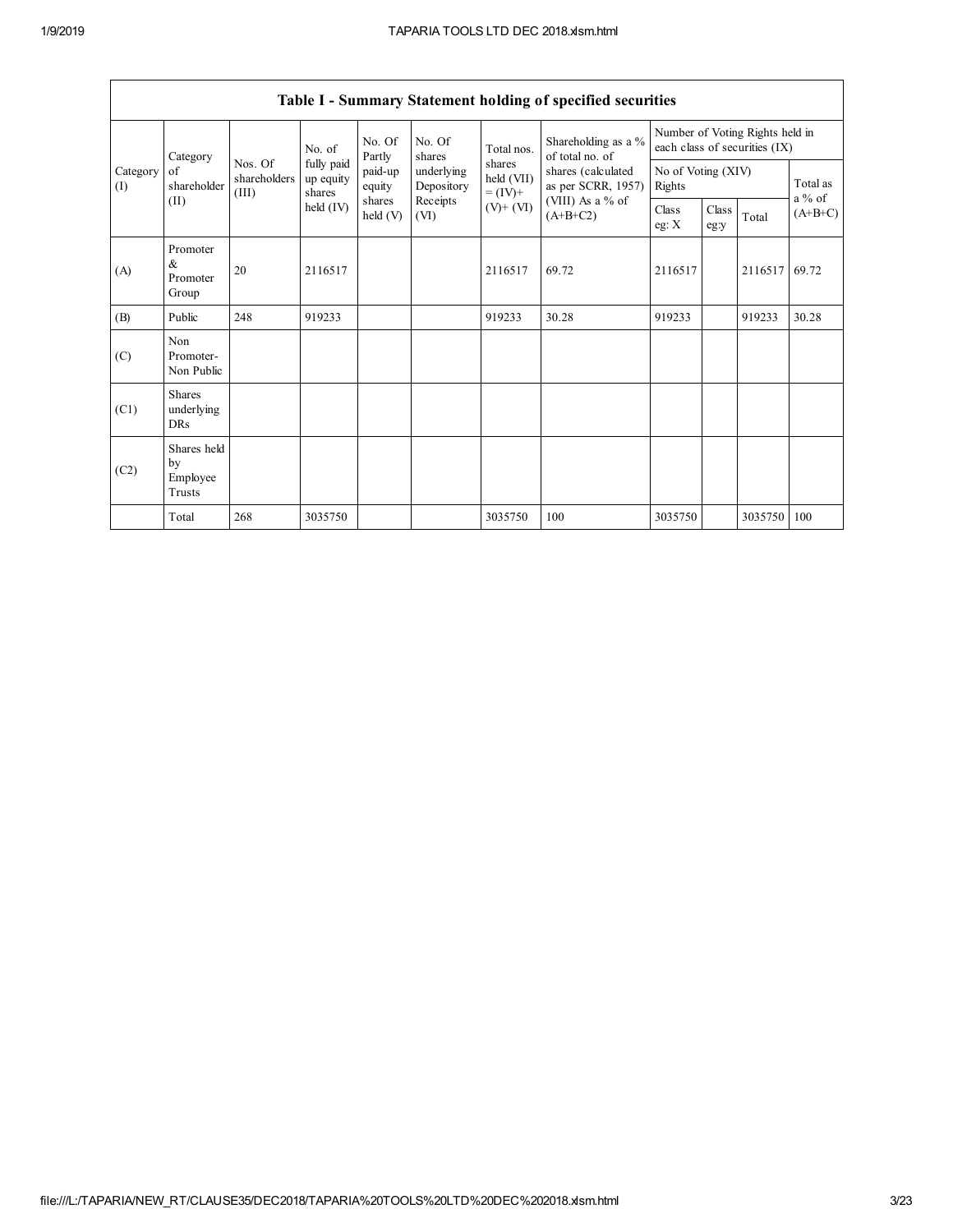$\overline{\phantom{a}}$ 

|                                           |                                           |                                                                                       |                                       |                                                           | Table I - Summary Statement holding of specified securities                                  |                       |                                                          |                       |                                                                               |                                       |
|-------------------------------------------|-------------------------------------------|---------------------------------------------------------------------------------------|---------------------------------------|-----------------------------------------------------------|----------------------------------------------------------------------------------------------|-----------------------|----------------------------------------------------------|-----------------------|-------------------------------------------------------------------------------|---------------------------------------|
| Category<br>Category<br>of<br>(1)<br>(II) | No. Of<br><b>Shares</b><br>Underlying     |                                                                                       | No. of<br><b>Shares</b><br>Underlying | No. Of Shares<br>Underlying<br>Outstanding<br>convertible | Shareholding, as a %<br>assuming full conversion<br>of convertible securities (              |                       | Number of<br>Locked in<br>shares (XII)                   |                       | Number of<br><b>Shares</b><br>pledged or<br>otherwise<br>encumbered<br>(XIII) | Number of<br>equity shares<br>held in |
|                                           | shareholder                               | Outstanding<br>Outstanding<br>convertible<br>Warrants<br>securities<br>$(X_i)$<br>(X) |                                       | securities and<br>No. Of<br>Warrants (Xi)<br>(a)          | as a percentage of diluted<br>share capital) $(XI)$ =<br>$(VII)+(X)$ As a % of<br>$(A+B+C2)$ | N <sub>0</sub><br>(a) | As a<br>$\%$ of<br>total<br><b>Shares</b><br>held<br>(b) | N <sub>0</sub><br>(a) | As a<br>$%$ of<br>total<br><b>Shares</b><br>held<br>(b)                       | dematerialized<br>form $(XIV)$        |
| (A)                                       | Promoter<br>&<br>Promoter<br>Group        |                                                                                       |                                       |                                                           | 69.72                                                                                        |                       |                                                          |                       |                                                                               | 1604894                               |
| (B)                                       | Public                                    |                                                                                       |                                       |                                                           | 30.28                                                                                        |                       |                                                          |                       |                                                                               | 300681                                |
| (C)                                       | Non<br>Promoter-<br>Non Public            |                                                                                       |                                       |                                                           |                                                                                              |                       |                                                          |                       |                                                                               |                                       |
| (C1)                                      | <b>Shares</b><br>underlying<br><b>DRs</b> |                                                                                       |                                       |                                                           |                                                                                              |                       |                                                          |                       |                                                                               |                                       |
| (C2)                                      | Shares held<br>by<br>Employee<br>Trusts   |                                                                                       |                                       |                                                           |                                                                                              |                       |                                                          |                       |                                                                               |                                       |
|                                           | Total                                     |                                                                                       |                                       |                                                           | 100                                                                                          |                       |                                                          |                       |                                                                               | 1905575                               |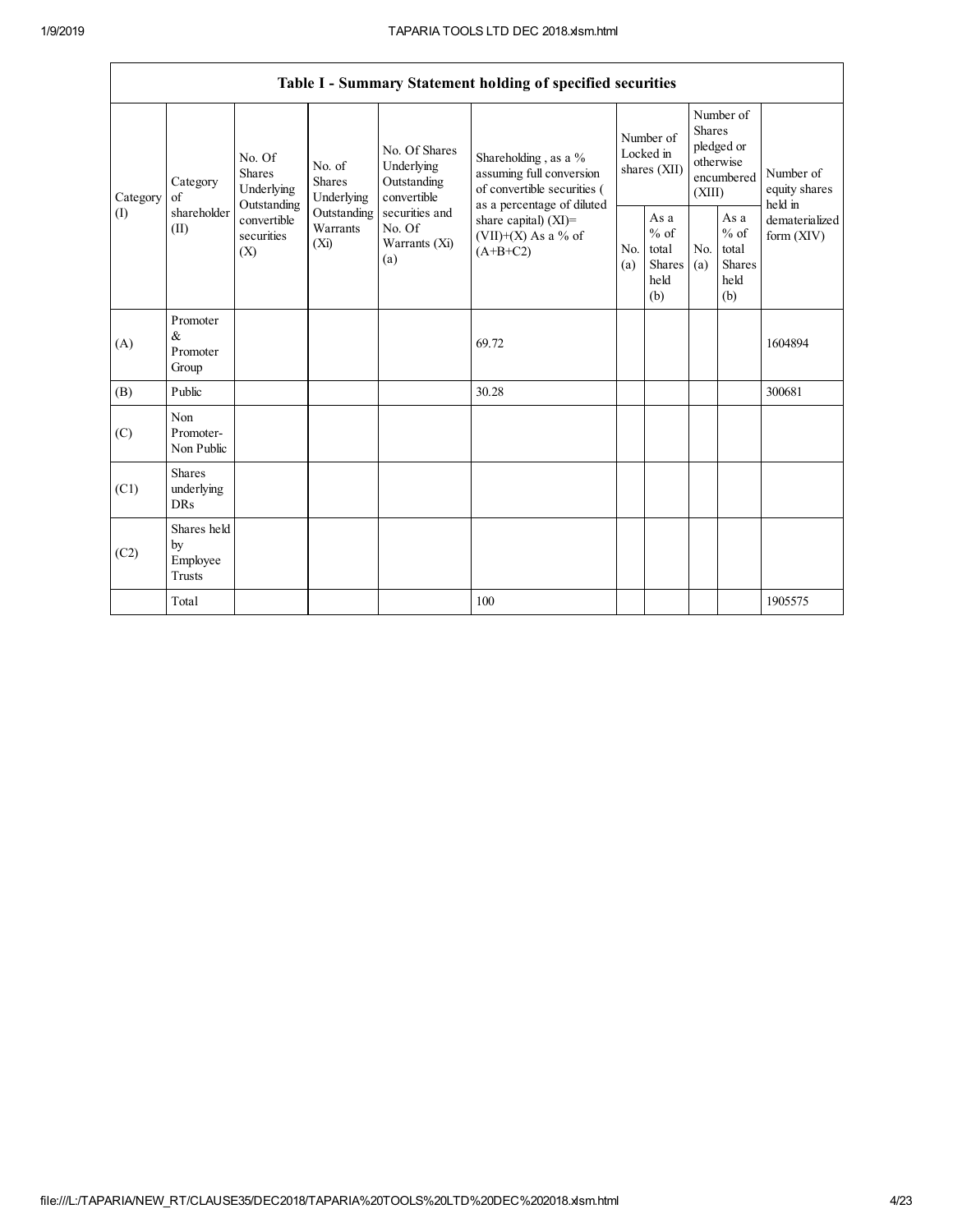| Table II - Statement showing shareholding pattern of the Promoter and Promoter Group        |                                                                                                                     |                                  |                                      |                                 |                                                |                                         |                                                             |                              |               |                                                                  |                           |
|---------------------------------------------------------------------------------------------|---------------------------------------------------------------------------------------------------------------------|----------------------------------|--------------------------------------|---------------------------------|------------------------------------------------|-----------------------------------------|-------------------------------------------------------------|------------------------------|---------------|------------------------------------------------------------------|---------------------------|
|                                                                                             |                                                                                                                     |                                  | No. of                               | No. Of<br>Partly                | No. Of                                         | Total<br>nos.                           | Shareholding as<br>a % of total no.                         |                              |               | Number of Voting Rights held in<br>each class of securities (IX) |                           |
| Sr.                                                                                         | Category & Name<br>of the<br>Shareholders (I)                                                                       | Nos. Of<br>shareholders<br>(III) | fully<br>paid up<br>equity<br>shares | paid-<br>up<br>equity<br>shares | shares<br>underlying<br>Depository<br>Receipts | shares<br>held<br>$(VII) =$<br>$(IV)^+$ | of shares<br>(calculated as<br>per SCRR,<br>1957) (VIII) As | No of Voting (XIV)<br>Rights |               |                                                                  | Total<br>as a<br>$%$ of   |
|                                                                                             |                                                                                                                     |                                  | held<br>(IV)                         | held<br>(V)                     | (VI)                                           | $(V)+$<br>(VI)                          | a % of<br>$(A+B+C2)$                                        | Class<br>eg: $X$             | Class<br>eg:y | Total                                                            | Total<br>Voting<br>rights |
| A                                                                                           | Table II - Statement showing shareholding pattern of the Promoter and Promoter Group                                |                                  |                                      |                                 |                                                |                                         |                                                             |                              |               |                                                                  |                           |
| (1)                                                                                         | Indian                                                                                                              |                                  |                                      |                                 |                                                |                                         |                                                             |                              |               |                                                                  |                           |
| (a)                                                                                         | Individuals/Hindu<br>undivided Family                                                                               | 19                               | 2091217                              |                                 |                                                | 2091217                                 | 68.89                                                       | 2091217                      |               | 2091217                                                          | 68.89                     |
| (d)                                                                                         | Any Other<br>(specify)                                                                                              | $\mathbf{1}$                     | 25300                                |                                 |                                                | 25300                                   | 0.83                                                        | 25300                        |               | 25300                                                            | 0.83                      |
| Sub-Total (A)<br>(1)                                                                        |                                                                                                                     | 20                               | 2116517                              |                                 |                                                | 2116517                                 | 69.72                                                       | 2116517                      |               | 2116517                                                          | 69.72                     |
| (2)                                                                                         | Foreign                                                                                                             |                                  |                                      |                                 |                                                |                                         |                                                             |                              |               |                                                                  |                           |
| Total<br>Shareholding<br>of Promoter<br>and Promoter<br>Group $(A)=$<br>$(A)(1)+(A)$<br>(2) |                                                                                                                     | 20                               | 2116517                              |                                 |                                                | 2116517                                 | 69.72                                                       | 2116517                      |               | 2116517                                                          | 69.72                     |
| B                                                                                           | Table III - Statement showing shareholding pattern of the Public shareholder                                        |                                  |                                      |                                 |                                                |                                         |                                                             |                              |               |                                                                  |                           |
| (1)                                                                                         | Institutions                                                                                                        |                                  |                                      |                                 |                                                |                                         |                                                             |                              |               |                                                                  |                           |
| (3)                                                                                         | Non-institutions                                                                                                    |                                  |                                      |                                 |                                                |                                         |                                                             |                              |               |                                                                  |                           |
| (a(i))                                                                                      | Individuals -<br>i.Individual<br>shareholders<br>holding nominal<br>share capital up to<br>Rs. 2 lakhs.             | 228                              | 68360                                |                                 |                                                | 68360                                   | 2.25                                                        | 68360                        |               | 68360                                                            | 2.25                      |
| (a(ii))                                                                                     | Individuals - ii.<br>Individual<br>shareholders<br>holding nominal<br>share capital in<br>excess of Rs. 2<br>lakhs. | $\,$ 8 $\,$                      | 417940                               |                                 |                                                | 417940                                  | 13.77                                                       | 417940                       |               | 417940                                                           | 13.77                     |
| (e)                                                                                         | Any Other<br>(specify)                                                                                              | 12                               | 432933                               |                                 |                                                | 432933                                  | 14.26                                                       | 432933                       |               | 432933                                                           | 14.26                     |
| Sub-Total (B)<br>(3)                                                                        |                                                                                                                     | 248                              | 919233                               |                                 |                                                | 919233                                  | 30.28                                                       | 919233                       |               | 919233                                                           | 30.28                     |
| <b>Total Public</b><br>Shareholding<br>$(B)=(B)(1)+$<br>$(B)(2)+(B)(3)$                     |                                                                                                                     | 248                              | 919233                               |                                 |                                                | 919233                                  | 30.28                                                       | 919233                       |               | 919233                                                           | 30.28                     |
| $\mathbf C$                                                                                 | Table IV - Statement showing shareholding pattern of the Non Promoter- Non Public shareholder                       |                                  |                                      |                                 |                                                |                                         |                                                             |                              |               |                                                                  |                           |
| Total (<br>$A+B+C2$ )                                                                       |                                                                                                                     | 268                              | 3035750                              |                                 |                                                | 3035750                                 | 100                                                         | 3035750                      |               | 3035750                                                          | 100                       |
| Total<br>$(A+B+C)$                                                                          |                                                                                                                     | 268                              | 3035750                              |                                 |                                                | 3035750                                 | 100                                                         | 3035750                      |               | 3035750                                                          | 100                       |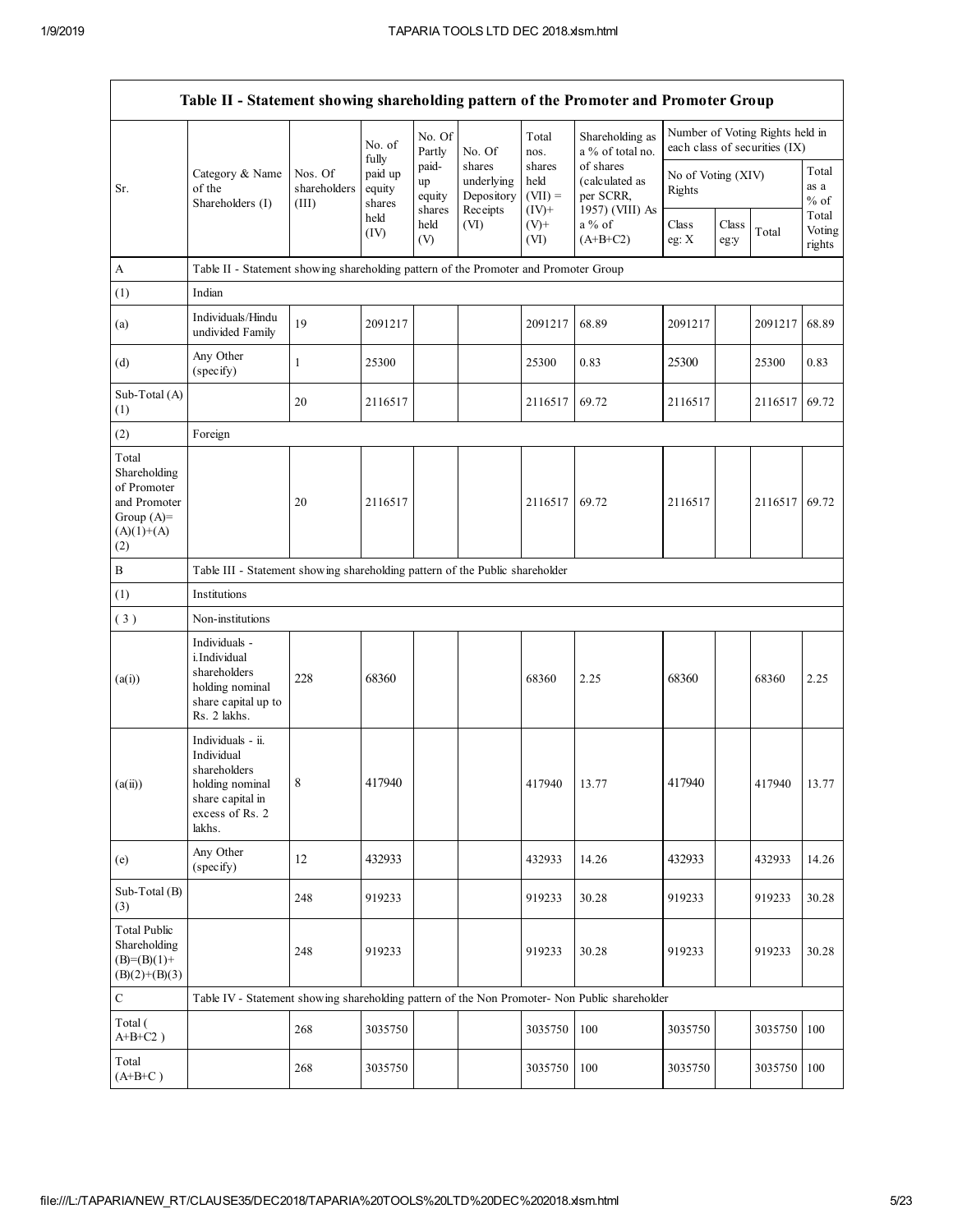|                                                                                         |                                                                                |                                                                                      |                                                           | Table II - Statement showing shareholding pattern of the Promoter and Promoter Group          |                                        |                                                  |                                                                               |                                                  |                                       |  |  |  |
|-----------------------------------------------------------------------------------------|--------------------------------------------------------------------------------|--------------------------------------------------------------------------------------|-----------------------------------------------------------|-----------------------------------------------------------------------------------------------|----------------------------------------|--------------------------------------------------|-------------------------------------------------------------------------------|--------------------------------------------------|---------------------------------------|--|--|--|
| Sr.                                                                                     | No. Of<br>No. of<br><b>Shares</b><br><b>Shares</b><br>Underlying<br>Underlying |                                                                                      | No. Of Shares<br>Underlying<br>Outstanding<br>convertible | Shareholding, as a %<br>assuming full conversion of<br>convertible securities (as a           | Number of<br>Locked in<br>shares (XII) |                                                  | Number of<br><b>Shares</b><br>pledged or<br>otherwise<br>encumbered<br>(XIII) |                                                  | Number of<br>equity shares<br>held in |  |  |  |
|                                                                                         | Outstanding<br>convertible<br>securities $(X)$                                 | Outstanding<br>Warrants<br>$(X_i)$                                                   | securities and No.<br>Of Warrants (Xi)<br>(a)             | percentage of diluted share<br>capital) (XI)= $(VII)+(X)$ As a<br>% of $(A+B+C2)$             |                                        | As a<br>$%$ of<br>total<br>Shares<br>held<br>(b) | No.<br>(a)                                                                    | As a<br>$%$ of<br>total<br>Shares<br>held<br>(b) | dematerialized<br>form (XIV)          |  |  |  |
| $\mathbf{A}$                                                                            |                                                                                | Table II - Statement showing shareholding pattern of the Promoter and Promoter Group |                                                           |                                                                                               |                                        |                                                  |                                                                               |                                                  |                                       |  |  |  |
| (1)                                                                                     | Indian                                                                         |                                                                                      |                                                           |                                                                                               |                                        |                                                  |                                                                               |                                                  |                                       |  |  |  |
| (a)                                                                                     |                                                                                |                                                                                      |                                                           | 68.89                                                                                         |                                        |                                                  |                                                                               |                                                  | 1579594                               |  |  |  |
| (d)                                                                                     |                                                                                |                                                                                      |                                                           | 0.83                                                                                          |                                        |                                                  |                                                                               |                                                  | 25300                                 |  |  |  |
| Sub-Total (A)<br>(1)                                                                    |                                                                                |                                                                                      |                                                           | 69.72                                                                                         |                                        |                                                  |                                                                               |                                                  | 1604894                               |  |  |  |
| (2)                                                                                     | Foreign                                                                        |                                                                                      |                                                           |                                                                                               |                                        |                                                  |                                                                               |                                                  |                                       |  |  |  |
| Total<br>Shareholding<br>of Promoter<br>and Promoter<br>Group $(A)=$<br>$(A)(1)+(A)(2)$ |                                                                                |                                                                                      |                                                           | 69.72                                                                                         |                                        |                                                  |                                                                               |                                                  | 1604894                               |  |  |  |
| $\, {\bf B}$                                                                            |                                                                                |                                                                                      |                                                           | Table III - Statement showing shareholding pattern of the Public shareholder                  |                                        |                                                  |                                                                               |                                                  |                                       |  |  |  |
| (1)                                                                                     | Institutions                                                                   |                                                                                      |                                                           |                                                                                               |                                        |                                                  |                                                                               |                                                  |                                       |  |  |  |
| (3)                                                                                     | Non-institutions                                                               |                                                                                      |                                                           |                                                                                               |                                        |                                                  |                                                                               |                                                  |                                       |  |  |  |
| (a(i))                                                                                  |                                                                                |                                                                                      |                                                           | 2.25                                                                                          |                                        |                                                  |                                                                               |                                                  | 22999                                 |  |  |  |
| (a(ii))                                                                                 |                                                                                |                                                                                      |                                                           | 13.77                                                                                         |                                        |                                                  |                                                                               |                                                  | 268750                                |  |  |  |
| (e)                                                                                     |                                                                                |                                                                                      |                                                           | 14.26                                                                                         |                                        |                                                  |                                                                               |                                                  | 8932                                  |  |  |  |
| Sub-Total (B)<br>(3)                                                                    |                                                                                |                                                                                      |                                                           | 30.28                                                                                         |                                        |                                                  |                                                                               |                                                  | 300681                                |  |  |  |
| <b>Total Public</b><br>Shareholding<br>$(B)= (B)(1) +$<br>$(B)(2)+(B)(3)$               |                                                                                |                                                                                      |                                                           | 30.28                                                                                         |                                        |                                                  |                                                                               |                                                  | 300681                                |  |  |  |
| $\mathsf C$                                                                             |                                                                                |                                                                                      |                                                           | Table IV - Statement showing shareholding pattern of the Non Promoter- Non Public shareholder |                                        |                                                  |                                                                               |                                                  |                                       |  |  |  |
| Total (<br>$A+B+C2$ )                                                                   |                                                                                |                                                                                      |                                                           | 100                                                                                           |                                        |                                                  |                                                                               |                                                  | 1905575                               |  |  |  |
| Total (A+B+C<br>$\lambda$                                                               |                                                                                |                                                                                      |                                                           | 100                                                                                           |                                        |                                                  |                                                                               |                                                  | 1905575                               |  |  |  |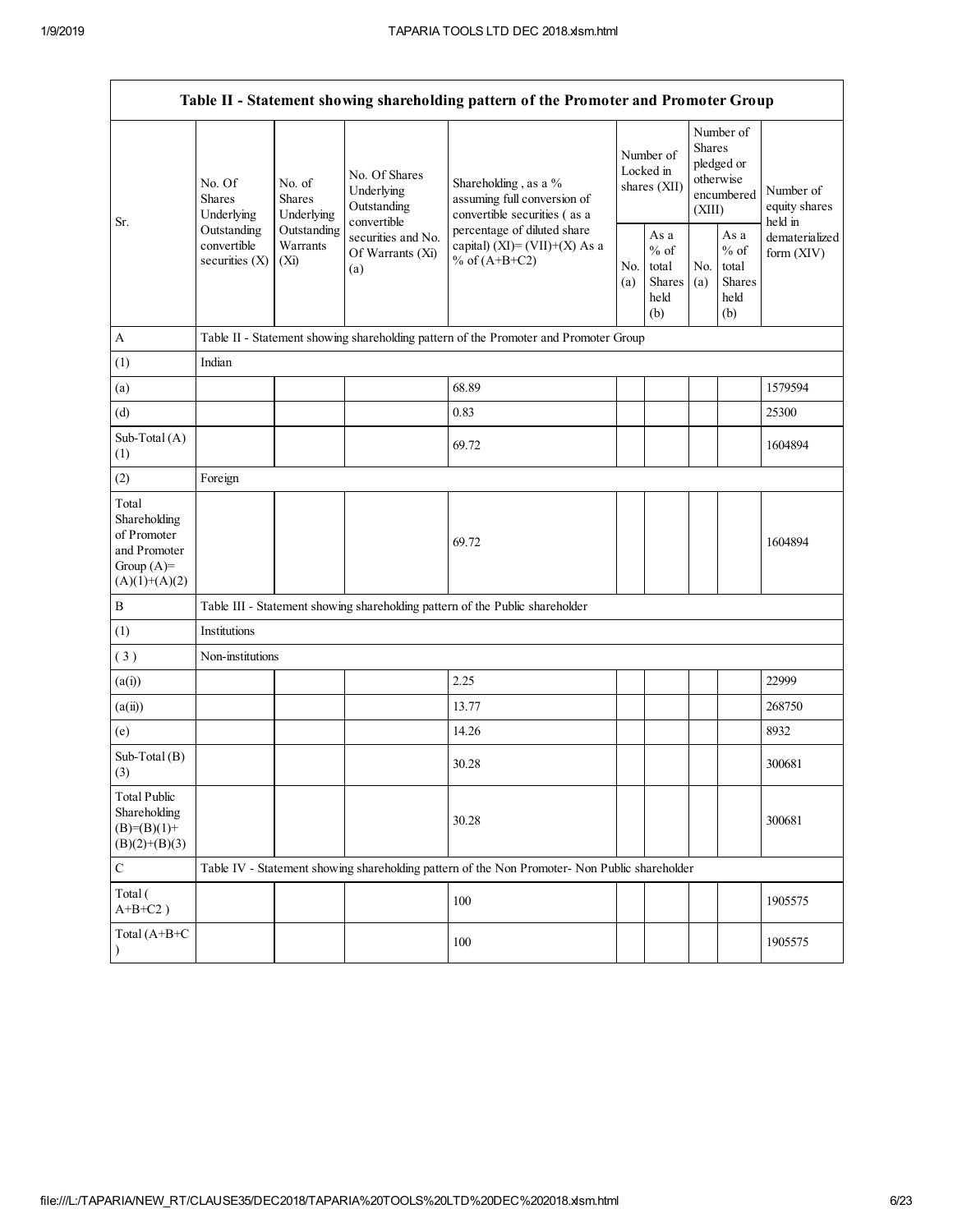|                                                                                                                                 |                                                               |                                 | Individuals/Hindu undivided Family       |                                                |                                                         |                              |                                              |
|---------------------------------------------------------------------------------------------------------------------------------|---------------------------------------------------------------|---------------------------------|------------------------------------------|------------------------------------------------|---------------------------------------------------------|------------------------------|----------------------------------------------|
| Searial No.                                                                                                                     | $\mathbf{1}$                                                  | $\sqrt{2}$                      | $\overline{3}$                           | $\overline{4}$                                 | 5                                                       | 6                            | $\overline{7}$                               |
| Name of the<br>Shareholders<br>(I)                                                                                              | <b>BHAGWATI</b><br><b>BINANI</b>                              | <b>BHARAT</b><br><b>TAPARIA</b> | <b>BHARATKUMAR</b><br><b>TAPARIA HUF</b> | <b>DEVI</b><br><b>PRASAD</b><br><b>TAPARIA</b> | <b>DEVI</b><br><b>PRASAD</b><br><b>TAPARIA</b><br>(HUF) | HARNARAYAN<br><b>TAPARIA</b> | <b>HARNARAYAN</b><br><b>TAPARIA</b><br>(HUF) |
| PAN(II)                                                                                                                         | AHVPB5894R                                                    | AAAPT4517B                      | AAEHB6926Q                               | AAAPT3472B                                     | AAAHD0545F                                              | AAAPT3471C                   | AAAHH0253E                                   |
| No. of fully<br>paid up equity<br>shares held<br>(IV)                                                                           | 55                                                            | 133194                          | 10718                                    | 101699                                         | 80958                                                   | 364650                       | 133129                                       |
| No. Of Partly<br>paid-up<br>equity shares<br>held (V)                                                                           |                                                               |                                 |                                          |                                                |                                                         |                              |                                              |
| No. Of<br>shares<br>underlying<br>Depository<br>Receipts (VI)                                                                   |                                                               |                                 |                                          |                                                |                                                         |                              |                                              |
| Total nos.<br>shares held<br>$(VII) = (IV) +$<br>$(V)$ + $(VI)$                                                                 | 55                                                            | 133194                          | 10718                                    | 101699                                         | 80958                                                   | 364650                       | 133129                                       |
| Shareholding<br>as a % of<br>total no. of<br>shares<br>(calculated as 0<br>per SCRR,<br>1957) (VIII)<br>As a % of<br>$(A+B+C2)$ |                                                               | 4.39                            | 0.35                                     | 3.35                                           | 2.67                                                    | 12.01                        | 4.39                                         |
|                                                                                                                                 | Number of Voting Rights held in each class of securities (IX) |                                 |                                          |                                                |                                                         |                              |                                              |
| Class eg:X                                                                                                                      | 55                                                            | 133194                          | 10718                                    | 101699                                         | 80958                                                   | 364650                       | 133129                                       |
| Class eg:y                                                                                                                      |                                                               |                                 |                                          |                                                |                                                         |                              |                                              |
| Total                                                                                                                           | 55                                                            | 133194                          | 10718                                    | 101699                                         | 80958                                                   | 364650                       | 133129                                       |
| Total as a $\%$<br>of Total<br>Voting rights                                                                                    | $\mathbf{0}$                                                  | 4.39                            | 0.35                                     | 3.35                                           | 2.67                                                    | 12.01                        | 4.39                                         |
| No. Of<br>Shares<br>Underlying<br>Outstanding<br>convertible<br>securities (X)                                                  |                                                               |                                 |                                          |                                                |                                                         |                              |                                              |
| No. of Shares<br>Underlying<br>Outstanding<br>Warrants (Xi)                                                                     |                                                               |                                 |                                          |                                                |                                                         |                              |                                              |
| No. Of<br><b>Shares</b><br>Underlying<br>Outstanding<br>convertible<br>securities and<br>No. Of<br>Warrants (Xi)<br>(a)         |                                                               |                                 |                                          |                                                |                                                         |                              |                                              |
| Shareholding<br>, as a $%$<br>assuming full                                                                                     |                                                               |                                 |                                          |                                                |                                                         |                              |                                              |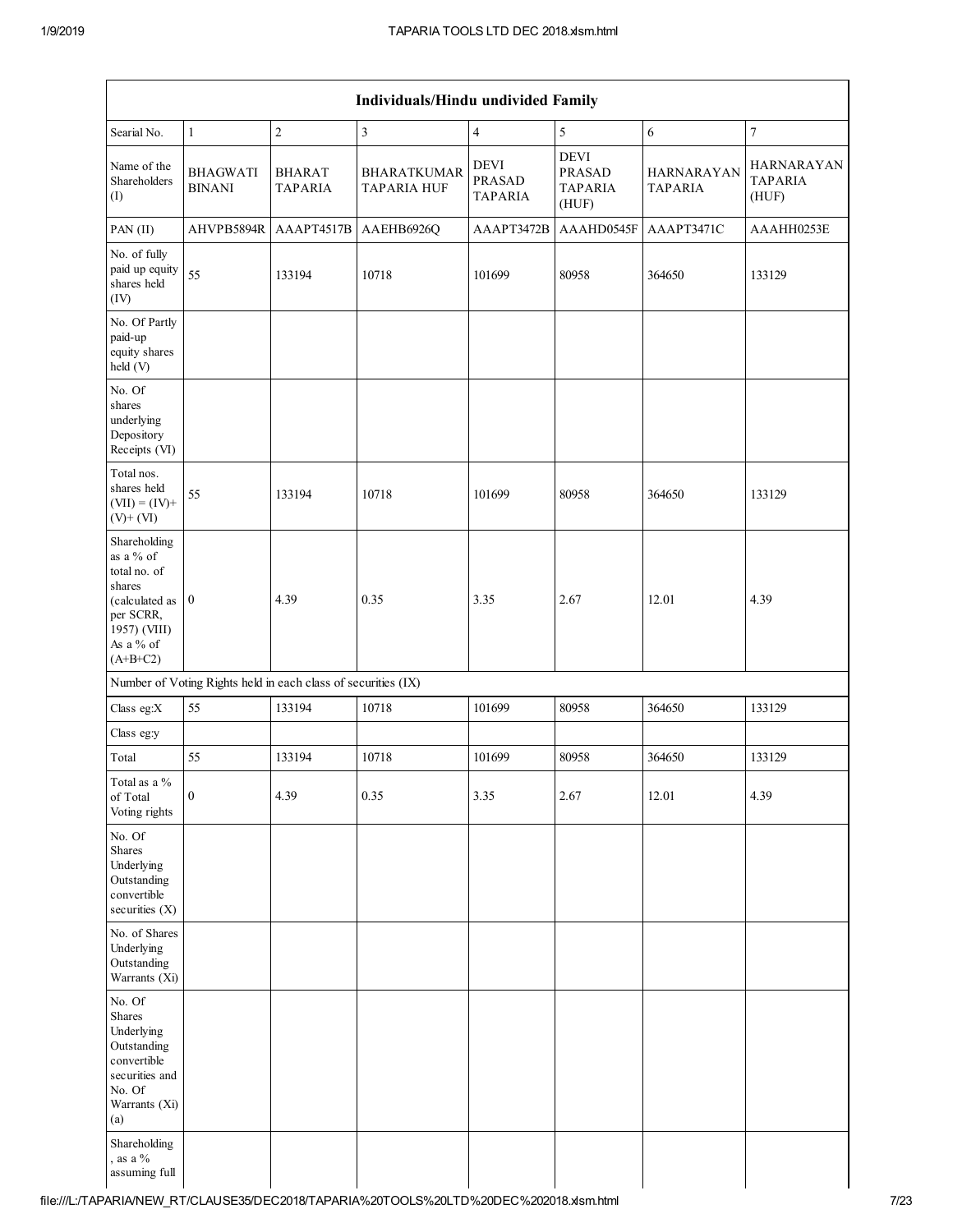| conversion of<br>convertible<br>securities (as<br>a percentage<br>of diluted<br>share capital)<br>$(XI)=(VII)+$<br>$(Xi)(a)$ As a<br>$\%$ of<br>$(A+B+C2)$ | $\boldsymbol{0}$                                        | 4.39              | 0.35           | 3.35     | 2.67             | 12.01    | 4.39             |  |  |  |  |
|------------------------------------------------------------------------------------------------------------------------------------------------------------|---------------------------------------------------------|-------------------|----------------|----------|------------------|----------|------------------|--|--|--|--|
| Number of Locked in shares (XII)                                                                                                                           |                                                         |                   |                |          |                  |          |                  |  |  |  |  |
| No. $(a)$                                                                                                                                                  |                                                         |                   |                |          |                  |          |                  |  |  |  |  |
| As a $%$ of<br>total Shares<br>held (b)                                                                                                                    |                                                         |                   |                |          |                  |          |                  |  |  |  |  |
|                                                                                                                                                            | Number of Shares pledged or otherwise encumbered (XIII) |                   |                |          |                  |          |                  |  |  |  |  |
| No. $(a)$                                                                                                                                                  |                                                         |                   |                |          |                  |          |                  |  |  |  |  |
| As a % of<br>total Shares<br>held (b)                                                                                                                      |                                                         |                   |                |          |                  |          |                  |  |  |  |  |
| Number of<br>equity shares<br>held in<br>dematerialized<br>form (XIV)                                                                                      | $\mathbf{0}$                                            | 133194            | 10718          | 101699   | $\boldsymbol{0}$ | 364650   | $\boldsymbol{0}$ |  |  |  |  |
|                                                                                                                                                            | Reason for not providing PAN                            |                   |                |          |                  |          |                  |  |  |  |  |
| Reason for<br>not providing<br>PAN                                                                                                                         |                                                         |                   |                |          |                  |          |                  |  |  |  |  |
| Shareholder<br>type                                                                                                                                        | Promoter<br>Group                                       | Promoter<br>Group | Promoter Group | Promoter | Promoter         | Promoter | Promoter         |  |  |  |  |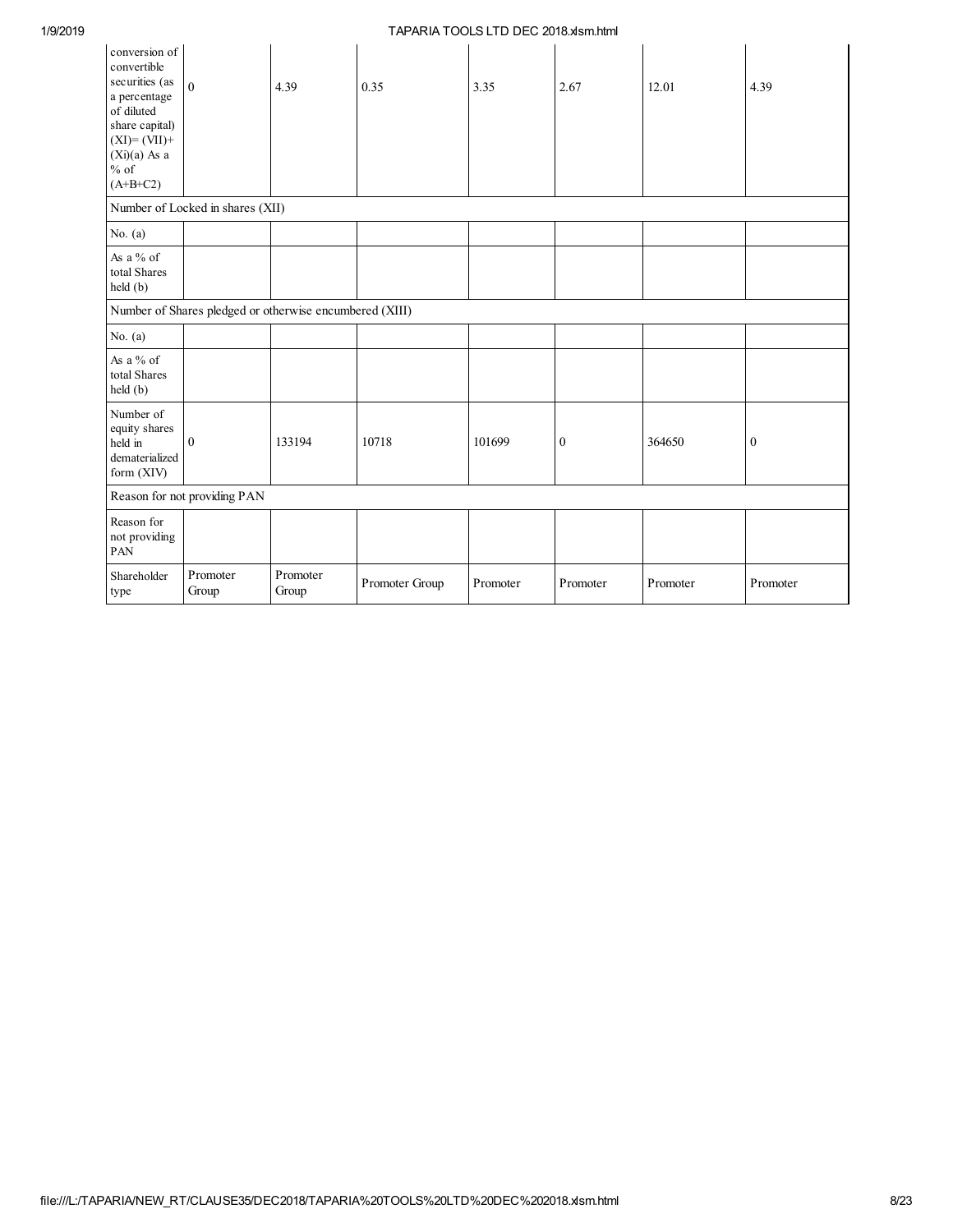|                                                                                                                                                                                             |                                                               |                                                          | Individuals/Hindu undivided Family |                                    |                                                  |                                                           |                                    |  |  |  |  |  |
|---------------------------------------------------------------------------------------------------------------------------------------------------------------------------------------------|---------------------------------------------------------------|----------------------------------------------------------|------------------------------------|------------------------------------|--------------------------------------------------|-----------------------------------------------------------|------------------------------------|--|--|--|--|--|
| Searial No.                                                                                                                                                                                 | $\,8\,$                                                       | 9                                                        | 10                                 | 11                                 | 12                                               | 13                                                        | 14                                 |  |  |  |  |  |
| Name of the<br>Shareholders (I)                                                                                                                                                             | <b>HARSHA</b><br><b>MUNDHRA</b>                               | <b>JAYA</b><br><b>KRISHNA</b><br><b>TAPARIA</b><br>(HUF) | JAYAKRISHNA<br><b>TAPARIA</b>      | <b>KUSUMDEVI</b><br><b>TAPARIA</b> | <b>MADHAV</b><br><b>PRASAD</b><br><b>TAPARIA</b> | <b>MADHAV</b><br><b>PRASAD</b><br><b>TAPARIA</b><br>(HUF) | <b>PREMADEVI</b><br><b>TAPARIA</b> |  |  |  |  |  |
| PAN (II)                                                                                                                                                                                    | ADTPM7132K                                                    | AAAHJ1725P                                               | AAAPT8985B                         | AAEPT2374C                         | AAAPT4735D                                       | AAAHM0980M                                                | AAEPT3268P                         |  |  |  |  |  |
| No. of fully paid<br>up equity shares<br>held (IV)                                                                                                                                          | 50000                                                         | 66042                                                    | 147476                             | 146848                             | 143565                                           | 115969                                                    | 126989                             |  |  |  |  |  |
| No. Of Partly paid-<br>up equity shares<br>held (V)                                                                                                                                         |                                                               |                                                          |                                    |                                    |                                                  |                                                           |                                    |  |  |  |  |  |
| No. Of shares<br>underlying<br>Depository<br>Receipts (VI)                                                                                                                                  |                                                               |                                                          |                                    |                                    |                                                  |                                                           |                                    |  |  |  |  |  |
| Total nos. shares<br>held $(VII) = (IV) +$<br>$(V)$ + $(VI)$                                                                                                                                | 50000                                                         | 66042                                                    | 147476                             | 146848                             | 143565                                           | 115969                                                    | 126989                             |  |  |  |  |  |
| Shareholding as a<br>% of total no. of<br>shares (calculated<br>as per SCRR,<br>1957) (VIII) As a<br>% of $(A+B+C2)$                                                                        | 1.65                                                          | 2.18                                                     | 4.86                               | 4.84                               | 4.73                                             | 3.82                                                      | 4.18                               |  |  |  |  |  |
|                                                                                                                                                                                             | Number of Voting Rights held in each class of securities (IX) |                                                          |                                    |                                    |                                                  |                                                           |                                    |  |  |  |  |  |
| Class eg:X                                                                                                                                                                                  | 50000                                                         | 66042                                                    | 147476                             | 146848                             | 143565                                           | 115969                                                    | 126989                             |  |  |  |  |  |
| Class eg:y                                                                                                                                                                                  |                                                               |                                                          |                                    |                                    |                                                  |                                                           |                                    |  |  |  |  |  |
| Total                                                                                                                                                                                       | 50000                                                         | 66042                                                    | 147476                             | 146848                             | 143565                                           | 115969                                                    | 126989                             |  |  |  |  |  |
| Total as a % of<br>Total Voting rights                                                                                                                                                      | 1.65                                                          | 2.18                                                     | 4.86                               | 4.84                               | 4.73                                             | 3.82                                                      | 4.18                               |  |  |  |  |  |
| No. Of Shares<br>Underlying<br>Outstanding<br>convertible<br>securities $(X)$                                                                                                               |                                                               |                                                          |                                    |                                    |                                                  |                                                           |                                    |  |  |  |  |  |
| No. of Shares<br>Underlying<br>Outstanding<br>Warrants (Xi)                                                                                                                                 |                                                               |                                                          |                                    |                                    |                                                  |                                                           |                                    |  |  |  |  |  |
| No. Of Shares<br>Underlying<br>Outstanding<br>convertible<br>securities and No.<br>Of Warrants (Xi)<br>(a)                                                                                  |                                                               |                                                          |                                    |                                    |                                                  |                                                           |                                    |  |  |  |  |  |
| Shareholding, as a<br>% assuming full<br>conversion of<br>convertible<br>securities (as a<br>percentage of<br>diluted share<br>capital) $(XI)$ =<br>$(VII)+(Xi)(a)$ As a<br>% of $(A+B+C2)$ | 1.65                                                          | 2.18                                                     | 4.86                               | 4.84                               | 4.73                                             | 3.82                                                      | 4.18                               |  |  |  |  |  |
| Number of Locked in shares (XII)                                                                                                                                                            |                                                               |                                                          |                                    |                                    |                                                  |                                                           |                                    |  |  |  |  |  |
| No. $(a)$                                                                                                                                                                                   |                                                               |                                                          |                                    |                                    |                                                  |                                                           |                                    |  |  |  |  |  |
|                                                                                                                                                                                             |                                                               |                                                          |                                    |                                    |                                                  |                                                           |                                    |  |  |  |  |  |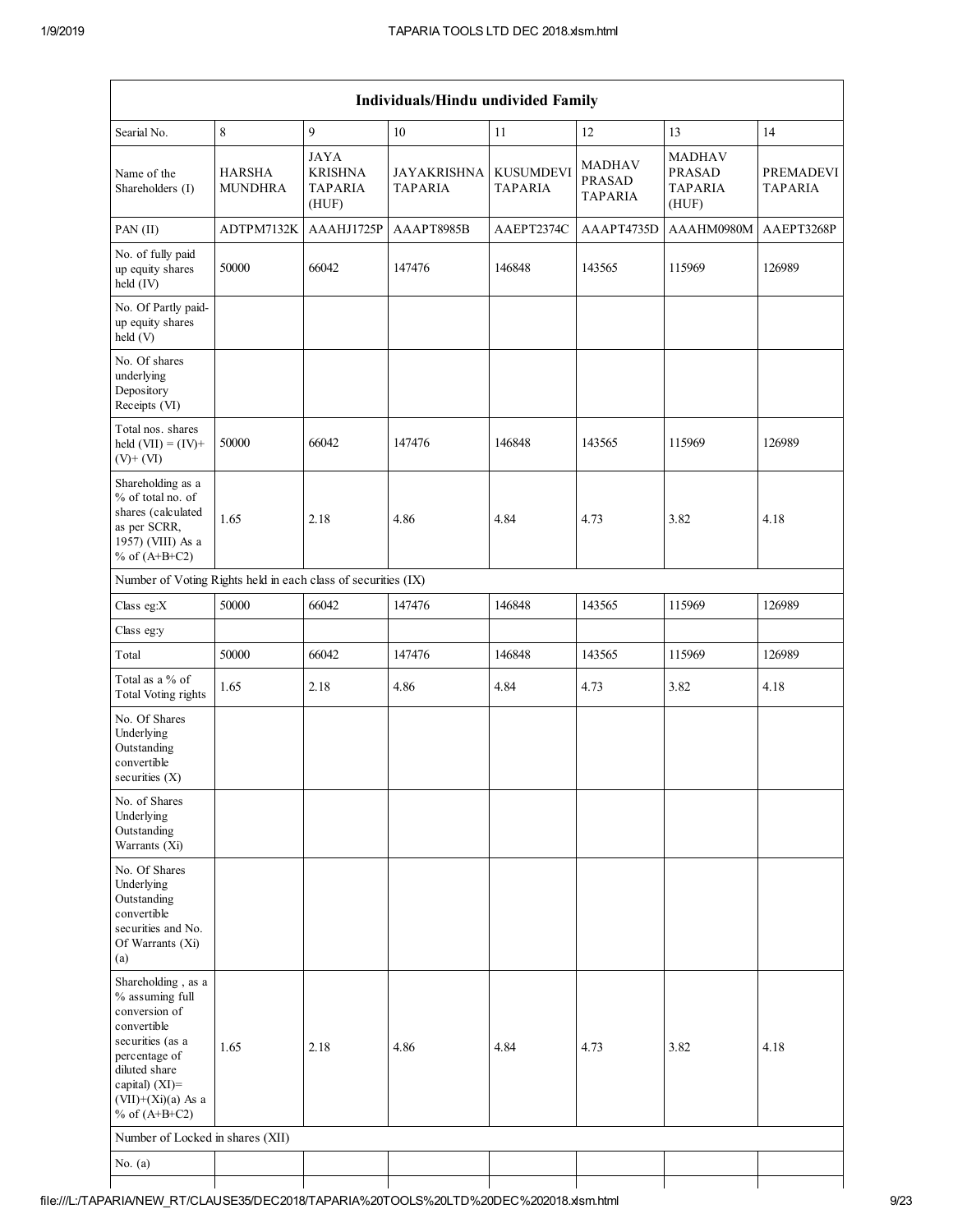| As a % of total<br>Shares held (b)                                 |                              |          |          |                   |          |              |                   |  |  |  |
|--------------------------------------------------------------------|------------------------------|----------|----------|-------------------|----------|--------------|-------------------|--|--|--|
| Number of Shares pledged or otherwise encumbered (XIII)            |                              |          |          |                   |          |              |                   |  |  |  |
| No. $(a)$                                                          |                              |          |          |                   |          |              |                   |  |  |  |
| As a % of total<br>Shares held (b)                                 |                              |          |          |                   |          |              |                   |  |  |  |
| Number of equity<br>shares held in<br>dematerialized<br>form (XIV) | 47800                        | $\theta$ | 147476   | 146848            | 143565   | $\mathbf{0}$ | 126989            |  |  |  |
|                                                                    | Reason for not providing PAN |          |          |                   |          |              |                   |  |  |  |
| Reason for not<br>providing PAN                                    |                              |          |          |                   |          |              |                   |  |  |  |
| Shareholder type                                                   | Promoter<br>Group            | Promoter | Promoter | Promoter<br>Group | Promoter | Promoter     | Promoter<br>Group |  |  |  |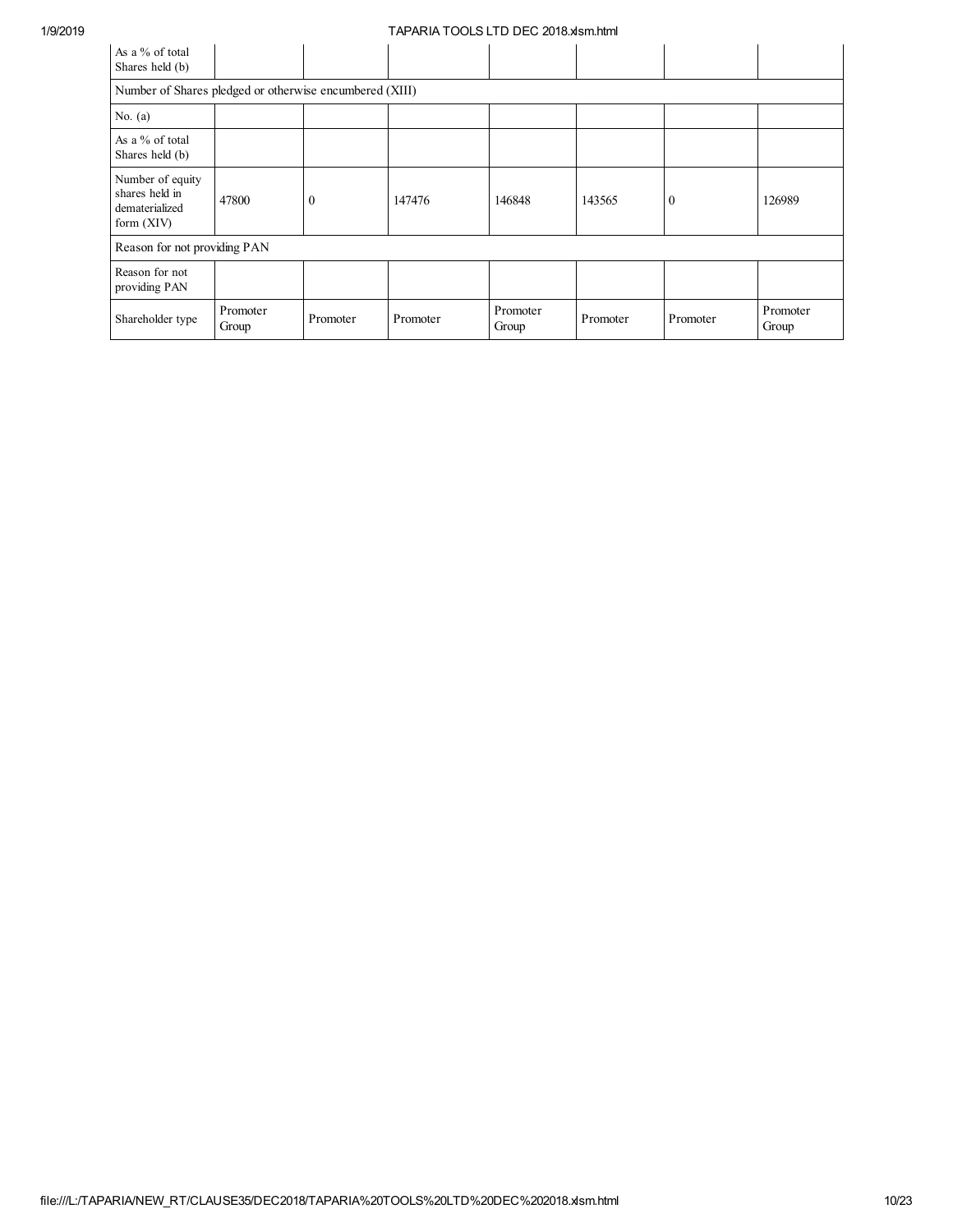|                                                                                                                                                                                             | Individuals/Hindu undivided Family                            |                                    |                                     |                                       |                                      |                          |  |  |  |
|---------------------------------------------------------------------------------------------------------------------------------------------------------------------------------------------|---------------------------------------------------------------|------------------------------------|-------------------------------------|---------------------------------------|--------------------------------------|--------------------------|--|--|--|
| Searial No.                                                                                                                                                                                 | 15                                                            | 16                                 | 17                                  | 18                                    | 19                                   |                          |  |  |  |
| Name of the<br>Shareholders (I)                                                                                                                                                             | <b>RAJDULARIDEVI</b><br><b>TAPARIA</b>                        | <b>SHASHIDEVI</b><br><b>BANGUR</b> | <b>SUDHA DEVI</b><br><b>TAPARIA</b> | <b>SUSHIL KUMAR</b><br><b>TAPARIA</b> | <b>SUSHIL KUMAR</b><br>TAPARIA (HUF) | Click here to<br>go back |  |  |  |
| PAN (II)                                                                                                                                                                                    | AAEPT2422R                                                    | AEEPB9643J                         | AABPT7995C                          | AABPT0513E                            | AAHHS6580E                           | Total                    |  |  |  |
| No. of fully paid<br>up equity shares<br>held (IV)                                                                                                                                          | 181057                                                        | 69271                              | 103799                              | 71799                                 | 43999                                | 2091217                  |  |  |  |
| No. Of Partly paid-<br>up equity shares<br>held (V)                                                                                                                                         |                                                               |                                    |                                     |                                       |                                      |                          |  |  |  |
| No. Of shares<br>underlying<br>Depository<br>Receipts (VI)                                                                                                                                  |                                                               |                                    |                                     |                                       |                                      |                          |  |  |  |
| Total nos. shares<br>held $(VII) = (IV) +$<br>$(V)+(VI)$                                                                                                                                    | 181057                                                        | 69271                              | 103799                              | 71799                                 | 43999                                | 2091217                  |  |  |  |
| Shareholding as a<br>% of total no. of<br>shares (calculated<br>as per SCRR,<br>1957) (VIII) As a<br>% of $(A+B+C2)$                                                                        | 5.96                                                          | 2.28                               | 3.42                                | 2.37                                  | 1.45                                 | 68.89                    |  |  |  |
|                                                                                                                                                                                             | Number of Voting Rights held in each class of securities (IX) |                                    |                                     |                                       |                                      |                          |  |  |  |
| Class eg:X                                                                                                                                                                                  | 181057                                                        | 69271                              | 103799                              | 71799                                 | 43999                                | 2091217                  |  |  |  |
| Class eg:y                                                                                                                                                                                  |                                                               |                                    |                                     |                                       |                                      |                          |  |  |  |
| Total                                                                                                                                                                                       | 181057                                                        | 69271                              | 103799                              | 71799                                 | 43999                                | 2091217                  |  |  |  |
| Total as a % of<br><b>Total Voting rights</b>                                                                                                                                               | 5.96                                                          | 2.28                               | 3.42                                | 2.37                                  | 1.45                                 | 68.89                    |  |  |  |
| No. Of Shares<br>Underlying<br>Outstanding<br>convertible<br>securities $(X)$                                                                                                               |                                                               |                                    |                                     |                                       |                                      |                          |  |  |  |
| No. of Shares<br>Underlying<br>Outstanding<br>Warrants (Xi)                                                                                                                                 |                                                               |                                    |                                     |                                       |                                      |                          |  |  |  |
| No. Of Shares<br>Underlying<br>Outstanding<br>convertible<br>securities and No.<br>Of Warrants (Xi)<br>(a)                                                                                  |                                                               |                                    |                                     |                                       |                                      |                          |  |  |  |
| Shareholding, as a<br>% assuming full<br>conversion of<br>convertible<br>securities (as a<br>percentage of<br>diluted share<br>capital) $(XI)$ =<br>$(VII)+(Xi)(a)$ As a<br>% of $(A+B+C2)$ | 5.96                                                          | 2.28                               | 3.42                                | 2.37                                  | 1.45                                 | 68.89                    |  |  |  |
| Number of Locked in shares (XII)                                                                                                                                                            |                                                               |                                    |                                     |                                       |                                      |                          |  |  |  |
| No. $(a)$                                                                                                                                                                                   |                                                               |                                    |                                     |                                       |                                      |                          |  |  |  |
| As a % of total<br>Shares held (b)                                                                                                                                                          |                                                               |                                    |                                     |                                       |                                      |                          |  |  |  |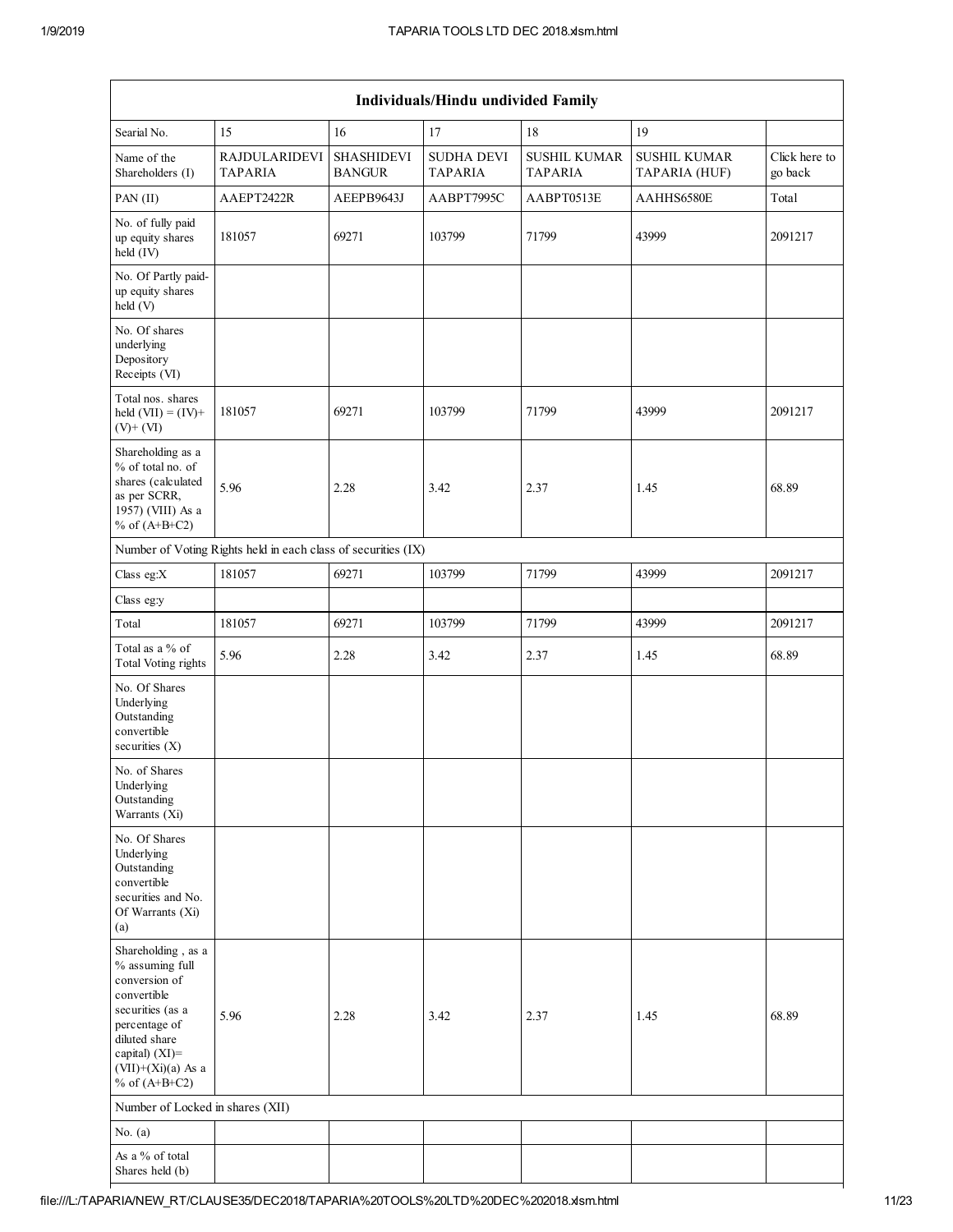# 1/9/2019<br>
Number of Shares aladead as athemuins anaumhand (VIII)

| Number of Shares pledged or otherwise encumbered (XIII) |  |  |  |
|---------------------------------------------------------|--|--|--|
|                                                         |  |  |  |

|                                                                      | Number of Shares pledged or otherwise encumbered (XIII) |                |                |                |                  |         |
|----------------------------------------------------------------------|---------------------------------------------------------|----------------|----------------|----------------|------------------|---------|
| No. $(a)$                                                            |                                                         |                |                |                |                  |         |
| As a % of total<br>Shares held (b)                                   |                                                         |                |                |                |                  |         |
| Number of equity<br>shares held in<br>dematerialized<br>form $(XIV)$ | 181057                                                  | $\Omega$       | 103799         | 71799          | $\boldsymbol{0}$ | 1579594 |
| Reason for not providing PAN                                         |                                                         |                |                |                |                  |         |
| Reason for not<br>providing PAN                                      |                                                         |                |                |                |                  |         |
| Shareholder type                                                     | Promoter Group                                          | Promoter Group | Promoter Group | Promoter Group | Promoter Group   |         |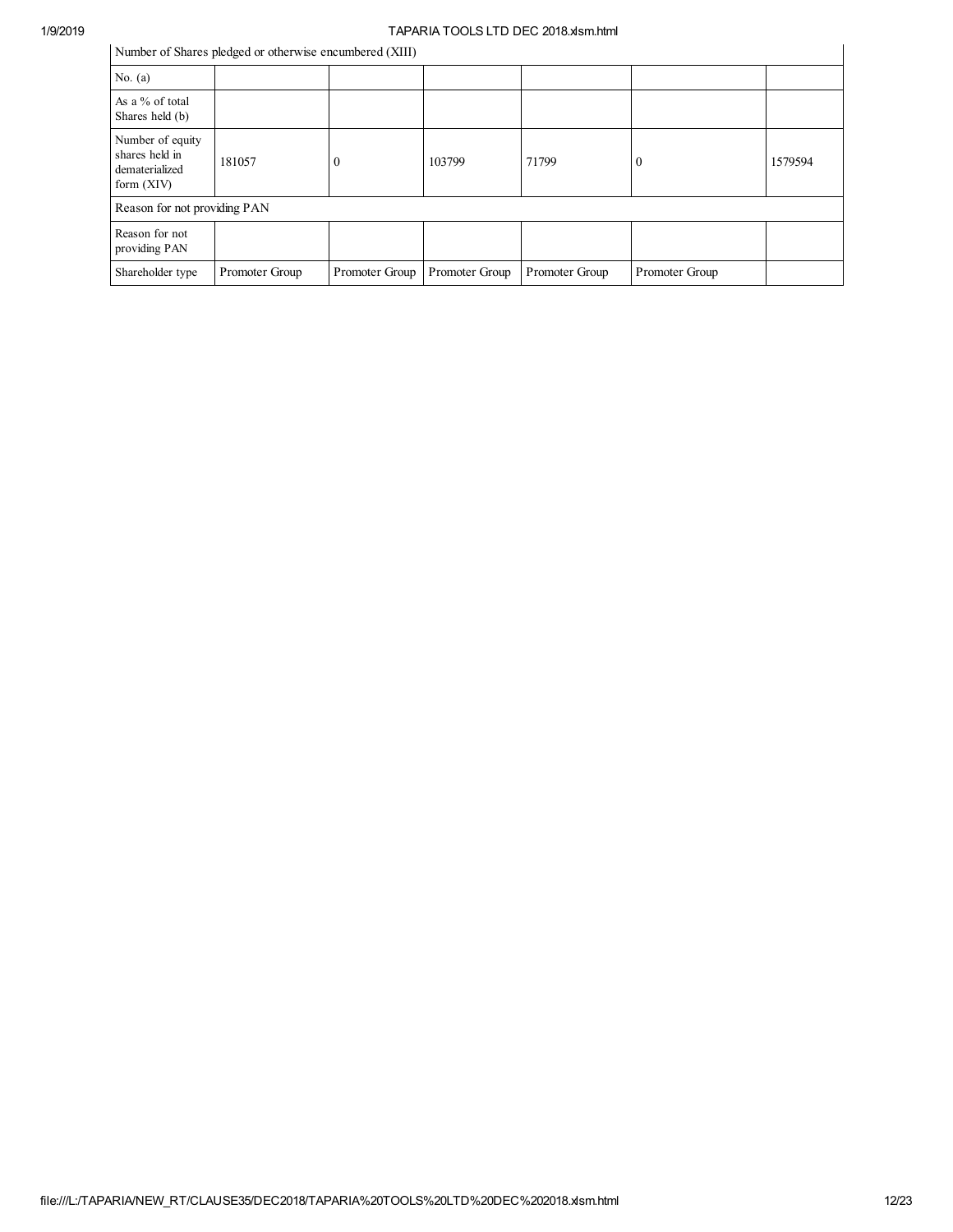| Any Other (specify)                                                                                                                                                                   |                                                               |                       |  |  |  |
|---------------------------------------------------------------------------------------------------------------------------------------------------------------------------------------|---------------------------------------------------------------|-----------------------|--|--|--|
| Searial No.                                                                                                                                                                           | $\mathbf{1}$                                                  |                       |  |  |  |
| Category                                                                                                                                                                              | <b>Bodies Corporate</b>                                       | Click here to go back |  |  |  |
| Name of the<br>Shareholders (I)                                                                                                                                                       | OM SHRI YOGESHWER MANUFACTURING & TRADIN                      |                       |  |  |  |
| PAN (II)                                                                                                                                                                              | AAACO4012H                                                    | Total                 |  |  |  |
| No. of the<br>Shareholders (I)                                                                                                                                                        | $\mathbf{1}$                                                  | $\mathbf{1}$          |  |  |  |
| No. of fully paid<br>up equity shares<br>held (IV)                                                                                                                                    | 25300                                                         | 25300                 |  |  |  |
| No. Of Partly paid-<br>up equity shares<br>held (V)                                                                                                                                   |                                                               |                       |  |  |  |
| No. Of shares<br>underlying<br>Depository<br>Receipts (VI)                                                                                                                            |                                                               |                       |  |  |  |
| Total nos. shares<br>held $(VII) = (IV) +$<br>$(V)$ + $(VI)$                                                                                                                          | 25300                                                         | 25300                 |  |  |  |
| Shareholding as a<br>% of total no. of<br>shares (calculated<br>as per SCRR,<br>1957) (VIII) As a<br>% of $(A+B+C2)$                                                                  | 0.83                                                          | 0.83                  |  |  |  |
|                                                                                                                                                                                       | Number of Voting Rights held in each class of securities (IX) |                       |  |  |  |
| Class eg: X                                                                                                                                                                           | 25300                                                         | 25300                 |  |  |  |
| Class eg:y                                                                                                                                                                            |                                                               |                       |  |  |  |
| Total                                                                                                                                                                                 | 25300                                                         | 25300                 |  |  |  |
| Total as a % of<br><b>Total Voting rights</b>                                                                                                                                         | 0.83                                                          | 0.83                  |  |  |  |
| No. Of Shares<br>Underlying<br>Outstanding<br>convertible<br>securities (X)                                                                                                           |                                                               |                       |  |  |  |
| No. of Shares<br>Underlying<br>Outstanding<br>Warrants (Xi)                                                                                                                           |                                                               |                       |  |  |  |
| No. Of Shares<br>Underlying<br>Outstanding<br>convertible<br>securities and No.<br>Of Warrants (Xi)<br>(a)                                                                            |                                                               |                       |  |  |  |
| Shareholding, as a<br>% assuming full<br>conversion of<br>convertible<br>securities (as a<br>percentage of<br>diluted share<br>capital) $(XI)$ =<br>(VII)+(X) As a %<br>of $(A+B+C2)$ | 0.83                                                          | 0.83                  |  |  |  |

Number of Locked in shares (XII)

file:///L:/TAPARIA/NEW\_RT/CLAUSE35/DEC2018/TAPARIA%20TOOLS%20LTD%20DEC%202018.xlsm.html 13/23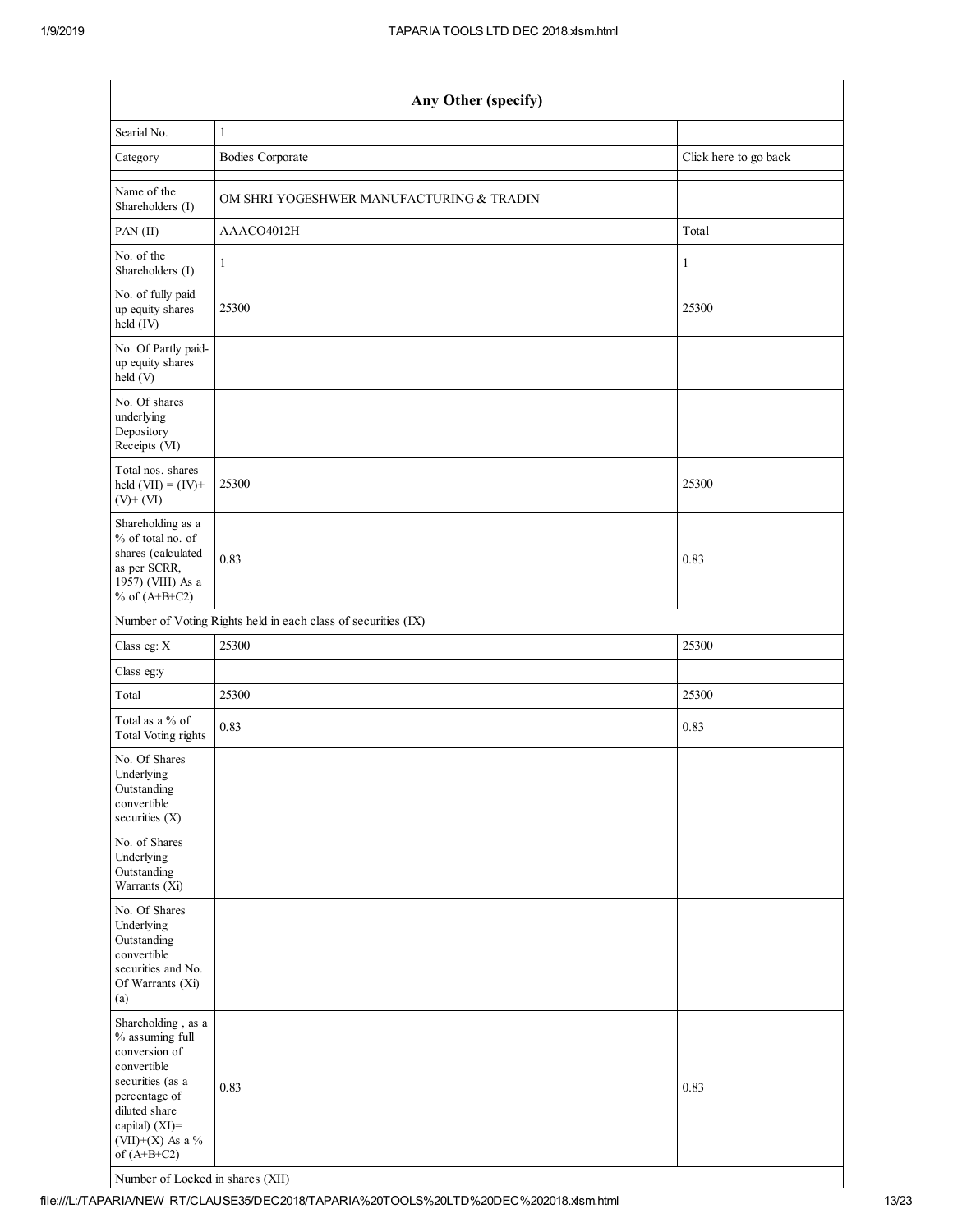| No. $(a)$                                                          |                                                         |       |
|--------------------------------------------------------------------|---------------------------------------------------------|-------|
| As a % of total<br>Shares held (b)                                 |                                                         |       |
|                                                                    | Number of Shares pledged or otherwise encumbered (XIII) |       |
| No. $(a)$                                                          |                                                         |       |
| As a % of total<br>Shares held (b)                                 |                                                         |       |
| Number of equity<br>shares held in<br>dematerialized<br>form (XIV) | 25300                                                   | 25300 |
| Reason for not providing PAN                                       |                                                         |       |
| Reason for not<br>providing PAN                                    |                                                         |       |
| Shareholder type                                                   | Promoter Group                                          |       |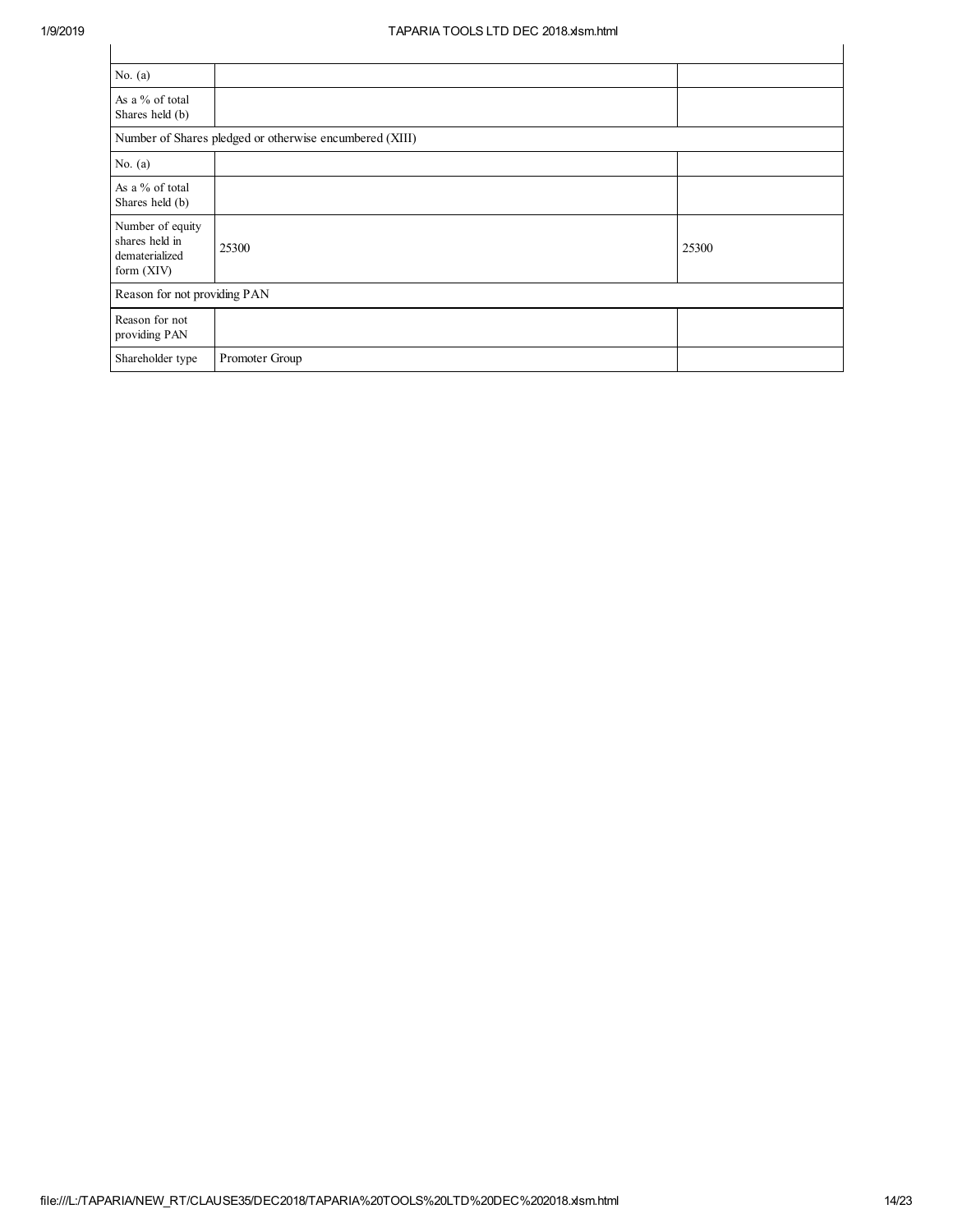| Individuals - ii. Individual shareholders holding nominal share capital in excess of Rs. 2 lakhs.                                                                                     |                                    |                                |                                                                              |                                 |                                                               |                                               |                                 |
|---------------------------------------------------------------------------------------------------------------------------------------------------------------------------------------|------------------------------------|--------------------------------|------------------------------------------------------------------------------|---------------------------------|---------------------------------------------------------------|-----------------------------------------------|---------------------------------|
| Searial No.                                                                                                                                                                           | $\mathbf{1}$                       | $\sqrt{2}$                     | $\overline{\mathbf{3}}$                                                      | $\overline{4}$                  | 5                                                             | 6                                             | $\overline{7}$                  |
| Name of the<br>Shareholders (I)                                                                                                                                                       | <b>ABHIMANYU</b><br><b>MUNDHRA</b> | <b>ANANT</b><br><b>TAPARIA</b> | <b>ARYAMAN</b><br>TAPARIA-<br><b>MINOR</b><br><b>THROUGH</b><br><b>GUARD</b> | <b>SAURABH</b><br><b>BANGUR</b> | <b>SHREE</b><br><b>KANTA</b><br><b>DEVI</b><br><b>TAPARIA</b> | <b>SHREE</b><br><b>KUMAR</b><br><b>BANGUR</b> | <b>SUNITA S</b><br><b>KABRA</b> |
| $PAN$ (II)                                                                                                                                                                            | BVWPM3062Q                         | ABXPT0780E                     | ADJPT6759K                                                                   | AHHPB5720G                      | AACPT4331K                                                    | AHHPB5719K                                    | AGEPK6776B                      |
| No. of fully paid<br>up equity shares<br>held (IV)                                                                                                                                    | 50000                              | 60364                          | 35277                                                                        | 56555                           | 100098                                                        | 57358                                         | 37850                           |
| No. Of Partly paid-<br>up equity shares<br>held (V)                                                                                                                                   |                                    |                                |                                                                              |                                 |                                                               |                                               |                                 |
| No. Of shares<br>underlying<br>Depository<br>Receipts (VI)                                                                                                                            |                                    |                                |                                                                              |                                 |                                                               |                                               |                                 |
| Total nos. shares<br>held $(VII) = (IV) +$<br>$(V)$ + $(VI)$                                                                                                                          | 50000                              | 60364                          | 35277                                                                        | 56555                           | 100098                                                        | 57358                                         | 37850                           |
| Shareholding as a<br>% of total no. of<br>shares (calculated<br>as per SCRR,<br>1957) (VIII) As a<br>% of $(A+B+C2)$                                                                  | 1.65                               | 1.99                           | 1.16                                                                         | 1.86                            | 3.3                                                           | 1.89                                          | 1.25                            |
| Number of Voting Rights held in each class of securities (IX)                                                                                                                         |                                    |                                |                                                                              |                                 |                                                               |                                               |                                 |
| Class eg: X                                                                                                                                                                           | 50000                              | 60364                          | 35277                                                                        | 56555                           | 100098                                                        | 57358                                         | 37850                           |
| Class eg:y                                                                                                                                                                            |                                    |                                |                                                                              |                                 |                                                               |                                               |                                 |
| Total                                                                                                                                                                                 | 50000                              | 60364                          | 35277                                                                        | 56555                           | 100098                                                        | 57358                                         | 37850                           |
| Total as a % of<br><b>Total Voting rights</b>                                                                                                                                         | 1.65                               | 1.99                           | 1.16                                                                         | 1.86                            | 3.3                                                           | 1.89                                          | 1.25                            |
| No. Of Shares<br>Underlying<br>Outstanding<br>convertible<br>securities (X)                                                                                                           |                                    |                                |                                                                              |                                 |                                                               |                                               |                                 |
| No. of Shares<br>Underlying<br>Outstanding<br>Warrants (Xi)                                                                                                                           |                                    |                                |                                                                              |                                 |                                                               |                                               |                                 |
| No. Of Shares<br>Underlying<br>Outstanding<br>convertible<br>securities and No.<br>Of Warrants (Xi)<br>(a)                                                                            |                                    |                                |                                                                              |                                 |                                                               |                                               |                                 |
| Shareholding, as a<br>% assuming full<br>conversion of<br>convertible<br>securities (as a<br>percentage of<br>diluted share<br>capital) $(XI)$ =<br>(VII)+(X) As a %<br>of $(A+B+C2)$ | 1.65                               | 1.99                           | 1.16                                                                         | 1.86                            | 3.3                                                           | 1.89                                          | 1.25                            |
| Number of Locked in shares (XII)                                                                                                                                                      |                                    |                                |                                                                              |                                 |                                                               |                                               |                                 |
| No. $(a)$                                                                                                                                                                             |                                    |                                |                                                                              |                                 |                                                               |                                               |                                 |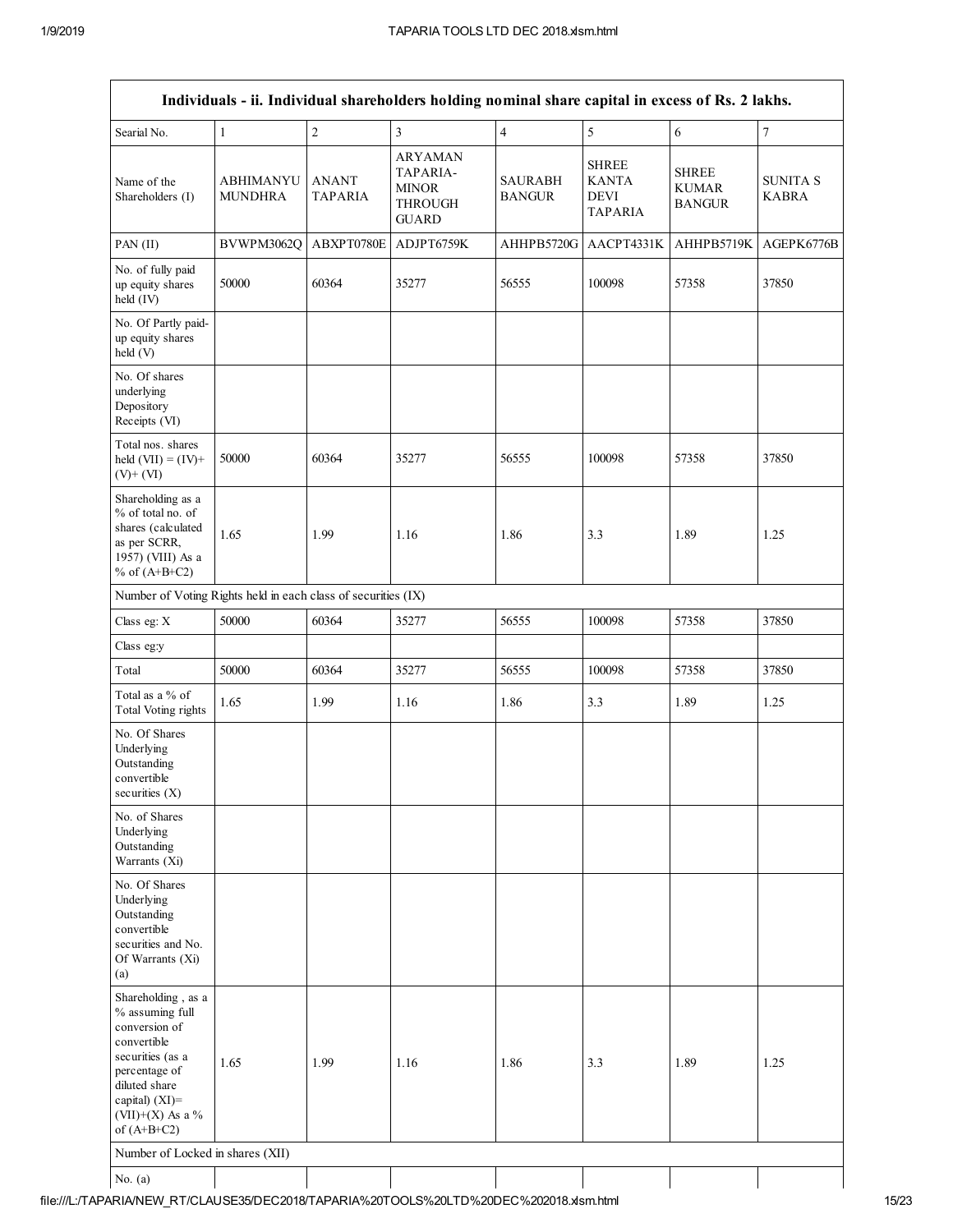| As a % of total<br>Shares held (b)                                   |       |       |  |          |        |       |
|----------------------------------------------------------------------|-------|-------|--|----------|--------|-------|
| Number of equity<br>shares held in<br>dematerialized<br>form $(XIV)$ | 50000 | 60364 |  | $\theta$ | 100098 | 37850 |
| Reason for not providing PAN                                         |       |       |  |          |        |       |
| Reason for not<br>providing PAN                                      |       |       |  |          |        |       |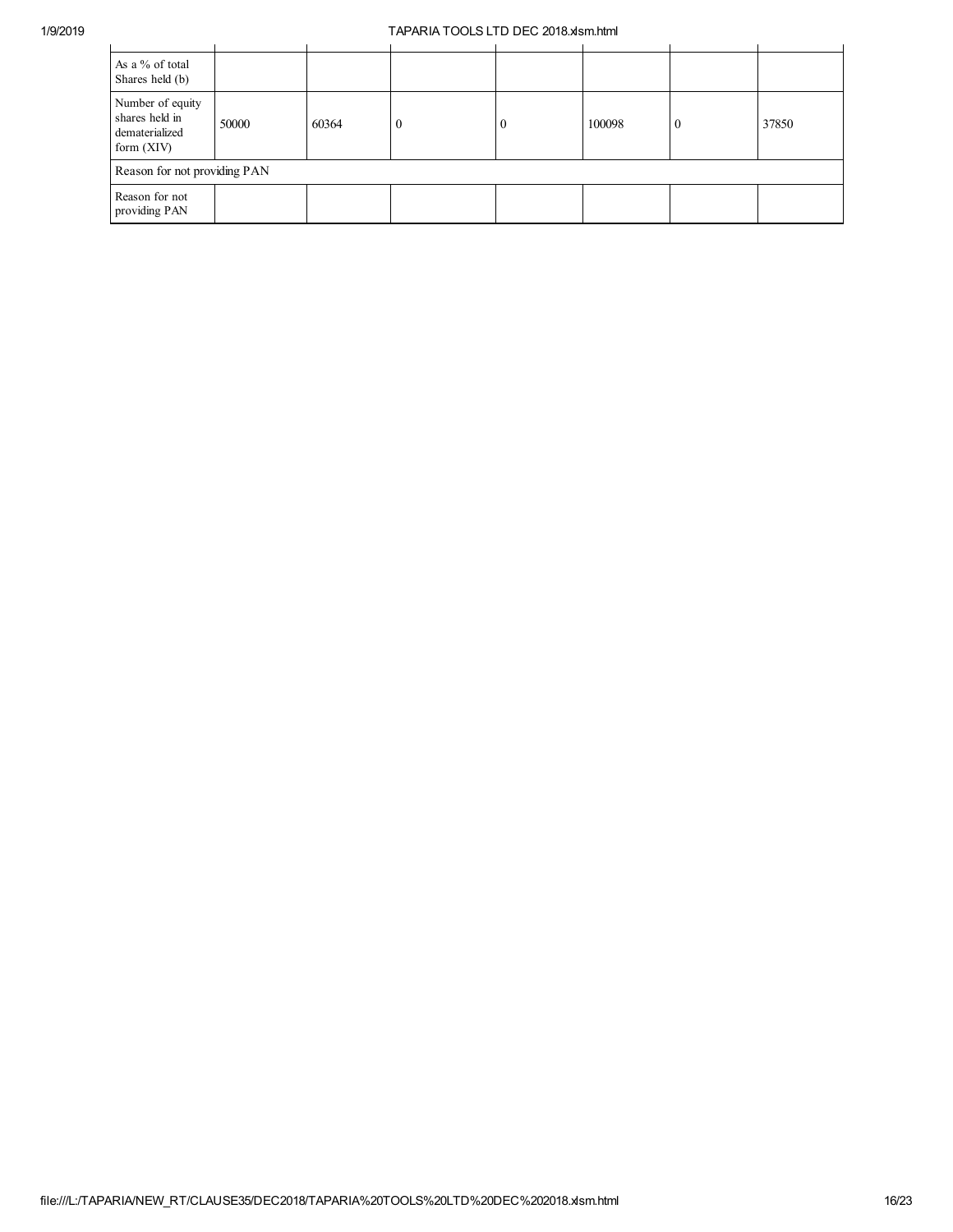$\Gamma$ 

| Individuals - ii. Individual shareholders holding nominal share capital in excess of Rs. 2 lakhs.                                                                                  |                                                               |  |  |  |  |  |
|------------------------------------------------------------------------------------------------------------------------------------------------------------------------------------|---------------------------------------------------------------|--|--|--|--|--|
| Searial No.                                                                                                                                                                        |                                                               |  |  |  |  |  |
| Name of the<br>Shareholders (I)                                                                                                                                                    | Click here to go back                                         |  |  |  |  |  |
| PAN (II)                                                                                                                                                                           | Total                                                         |  |  |  |  |  |
| No. of fully paid<br>up equity shares<br>held (IV)                                                                                                                                 | 397502                                                        |  |  |  |  |  |
| No. Of Partly paid-<br>up equity shares<br>held (V)                                                                                                                                |                                                               |  |  |  |  |  |
| No. Of shares<br>underlying<br>Depository<br>Receipts (VI)                                                                                                                         |                                                               |  |  |  |  |  |
| Total nos. shares<br>held $(VII) = (IV) +$<br>$(V)$ + $(VI)$                                                                                                                       | 397502                                                        |  |  |  |  |  |
| Shareholding as a<br>% of total no. of<br>shares (calculated<br>as per SCRR,<br>1957) (VIII) As a<br>% of $(A+B+C2)$                                                               | 13.09                                                         |  |  |  |  |  |
|                                                                                                                                                                                    | Number of Voting Rights held in each class of securities (IX) |  |  |  |  |  |
| Class eg: X                                                                                                                                                                        | 397502                                                        |  |  |  |  |  |
| Class eg:y                                                                                                                                                                         |                                                               |  |  |  |  |  |
| Total                                                                                                                                                                              | 397502                                                        |  |  |  |  |  |
| Total as a % of<br>Total Voting rights                                                                                                                                             | 13.09                                                         |  |  |  |  |  |
| No. Of Shares<br>Underlying<br>Outstanding<br>convertible<br>securities $(X)$                                                                                                      |                                                               |  |  |  |  |  |
| No. of Shares<br>Underlying<br>Outstanding<br>Warrants (Xi)                                                                                                                        |                                                               |  |  |  |  |  |
| No. Of Shares<br>Underlying<br>Outstanding<br>convertible<br>securities and No.<br>Of Warrants (Xi)<br>(a)                                                                         |                                                               |  |  |  |  |  |
| Shareholding, as a<br>% assuming full<br>conversion of<br>convertible<br>securities (as a<br>percentage of<br>diluted share<br>capital) (XI)=<br>(VII)+(X) As a %<br>of $(A+B+C2)$ | 13.09                                                         |  |  |  |  |  |
| Number of Locked in shares (XII)                                                                                                                                                   |                                                               |  |  |  |  |  |
| No. $(a)$                                                                                                                                                                          |                                                               |  |  |  |  |  |
| As a $\%$ of total<br>Shares held (b)                                                                                                                                              |                                                               |  |  |  |  |  |

┑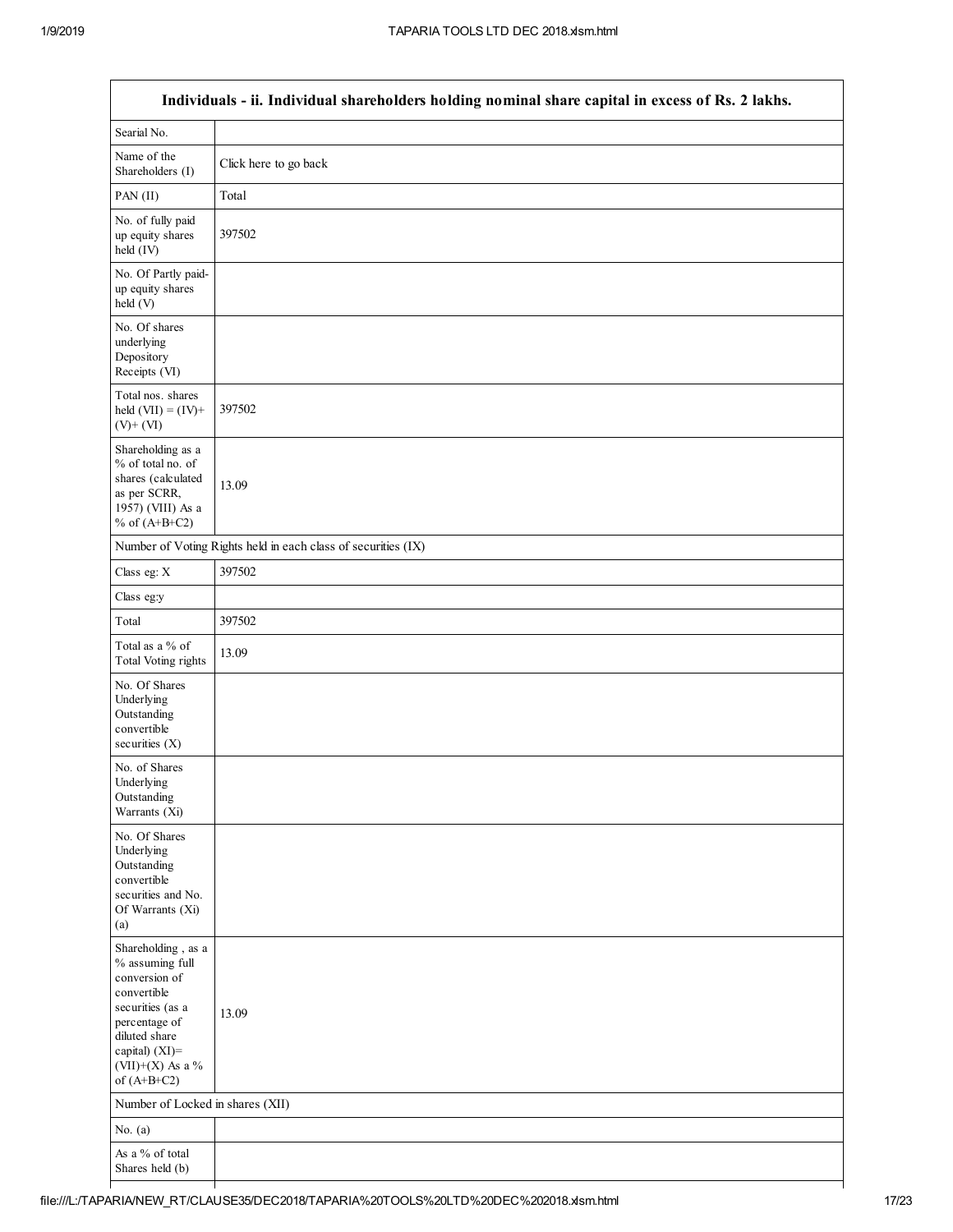| Number of equity<br>shares held in<br>dematerialized<br>form $(XIV)$ | 248312 |
|----------------------------------------------------------------------|--------|
| Reason for not providing PAN                                         |        |
| Reason for not<br>providing PAN                                      |        |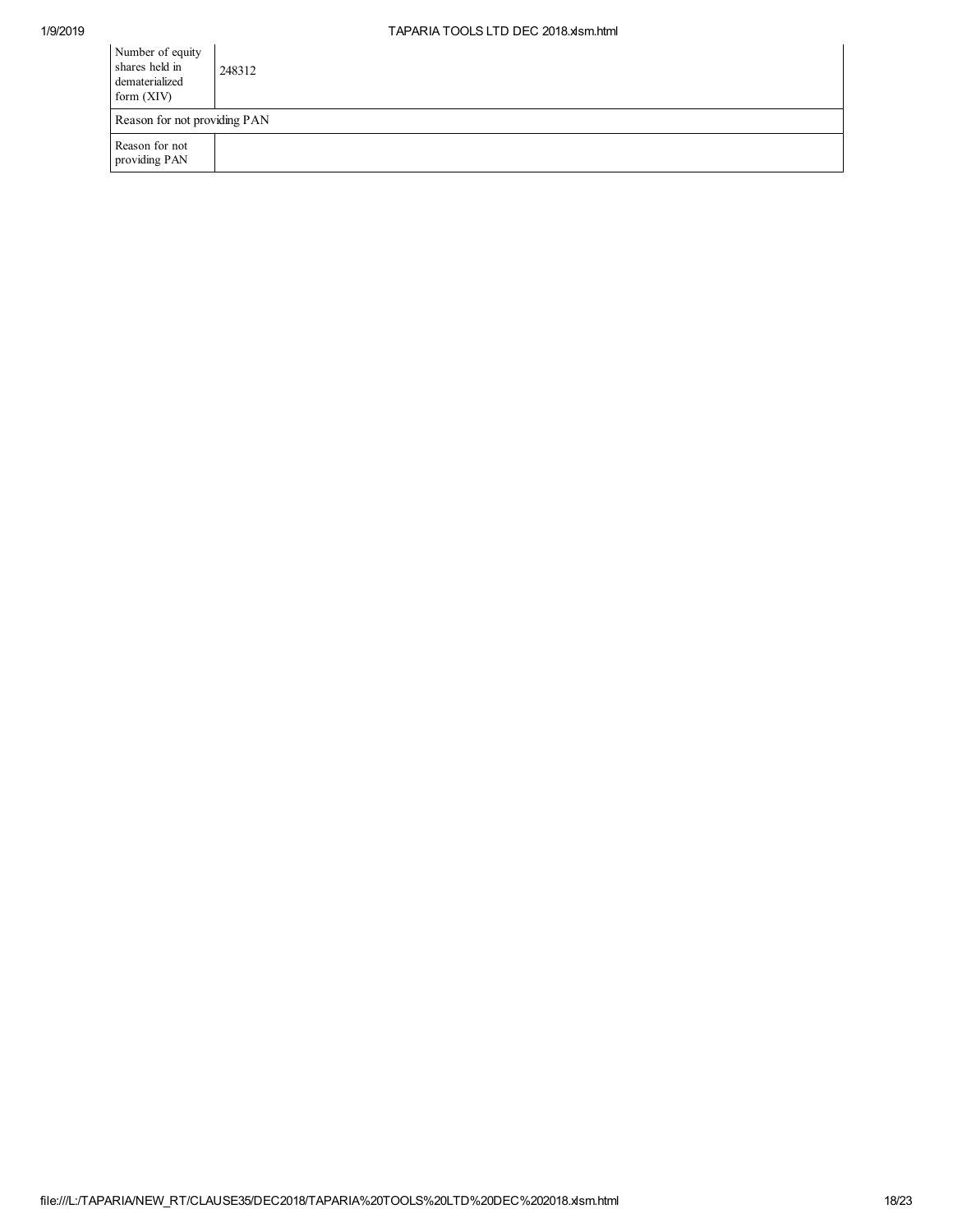| Any Other (specify)                                                                                                  |              |                            |                                                        |                                                     |                                     |                                        |                                              |
|----------------------------------------------------------------------------------------------------------------------|--------------|----------------------------|--------------------------------------------------------|-----------------------------------------------------|-------------------------------------|----------------------------------------|----------------------------------------------|
| Searial No.                                                                                                          | $\mathbf{1}$ | $\overline{c}$             | 3                                                      | $\overline{4}$                                      | 5                                   | 6                                      | $\overline{7}$                               |
| Category                                                                                                             | Trusts       | <b>Bodies</b><br>Corporate | <b>Bodies Corporate</b>                                | <b>Bodies Corporate</b>                             | Non-<br>Resident<br>Indian<br>(NRI) | Director or<br>Director's<br>Relatives | Director or<br>Director's<br>Relatives       |
| Category / More<br>than 1 percentage                                                                                 | Category     | Category                   | More than 1 percentage<br>of shareholding              | More than 1<br>percentage of<br>shareholding        | Category                            | Category                               | More than 1<br>percentage of<br>shareholding |
| Name of the<br>Shareholders (I)                                                                                      |              |                            | <b>SHREE</b><br>SATYANARAYAN<br><b>INVESTMENTS CO.</b> | <b>VEER</b><br><b>ENTERPRISES</b><br><b>LIMITED</b> |                                     |                                        | <b>VIRENDRAA</b><br><b>BANGUR</b>            |
| PAN (II)                                                                                                             |              |                            | AABCS4627H                                             | AAACV1980D                                          |                                     |                                        | AELPB5548M                                   |
| No. of the<br>Shareholders (I)                                                                                       | $\mathbf{1}$ | 6                          | 1                                                      | 1                                                   | 2                                   | 1                                      | $\mathbf{1}$                                 |
| No. of fully paid<br>up equity shares<br>held (IV)                                                                   | 20           | 351175                     | 46000                                                  | 274288                                              | 16550                               | 56526                                  | 56526                                        |
| No. Of Partly paid-<br>up equity shares<br>held (V)                                                                  |              |                            |                                                        |                                                     |                                     |                                        |                                              |
| No. Of shares<br>underlying<br>Depository<br>Receipts (VI)                                                           |              |                            |                                                        |                                                     |                                     |                                        |                                              |
| Total nos. shares<br>held $(VII) = (IV) +$<br>$(V)$ + $(VI)$                                                         | $20\,$       | 351175                     | 46000                                                  | 274288                                              | 16550                               | 56526                                  | 56526                                        |
| Shareholding as a<br>% of total no. of<br>shares (calculated<br>as per SCRR,<br>1957) (VIII) As a<br>% of $(A+B+C2)$ | $\mathbf{0}$ | 11.57                      | 1.52                                                   | 9.04                                                | 0.55                                | 1.86                                   | 1.86                                         |
| Number of Voting Rights held in each class of securities (IX)                                                        |              |                            |                                                        |                                                     |                                     |                                        |                                              |
| Class eg: X                                                                                                          | 20           | 351175                     | 46000                                                  | 274288                                              | 16550                               | 56526                                  | 56526                                        |
| Class eg:y                                                                                                           |              |                            |                                                        |                                                     |                                     |                                        |                                              |
| Total                                                                                                                | 20           | 351175                     | 46000                                                  | 274288                                              | 16550                               | 56526                                  | 56526                                        |
| Total as a % of<br><b>Total Voting rights</b>                                                                        | $\mathbf{0}$ | 11.57                      | 1.52                                                   | 9.04                                                | 0.55                                | 1.86                                   | 1.86                                         |
| No. Of Shares<br>Underlying<br>Outstanding<br>convertible<br>securities (X)                                          |              |                            |                                                        |                                                     |                                     |                                        |                                              |
| No. of Shares<br>Underlying<br>Outstanding<br>Warrants (Xi)                                                          |              |                            |                                                        |                                                     |                                     |                                        |                                              |
| No. Of Shares<br>Underlying<br>Outstanding<br>convertible<br>securities and No.<br>Of Warrants (Xi)<br>(a)           |              |                            |                                                        |                                                     |                                     |                                        |                                              |
| Shareholding, as a<br>% assuming full<br>conversion of<br>convertible                                                |              |                            |                                                        |                                                     |                                     |                                        |                                              |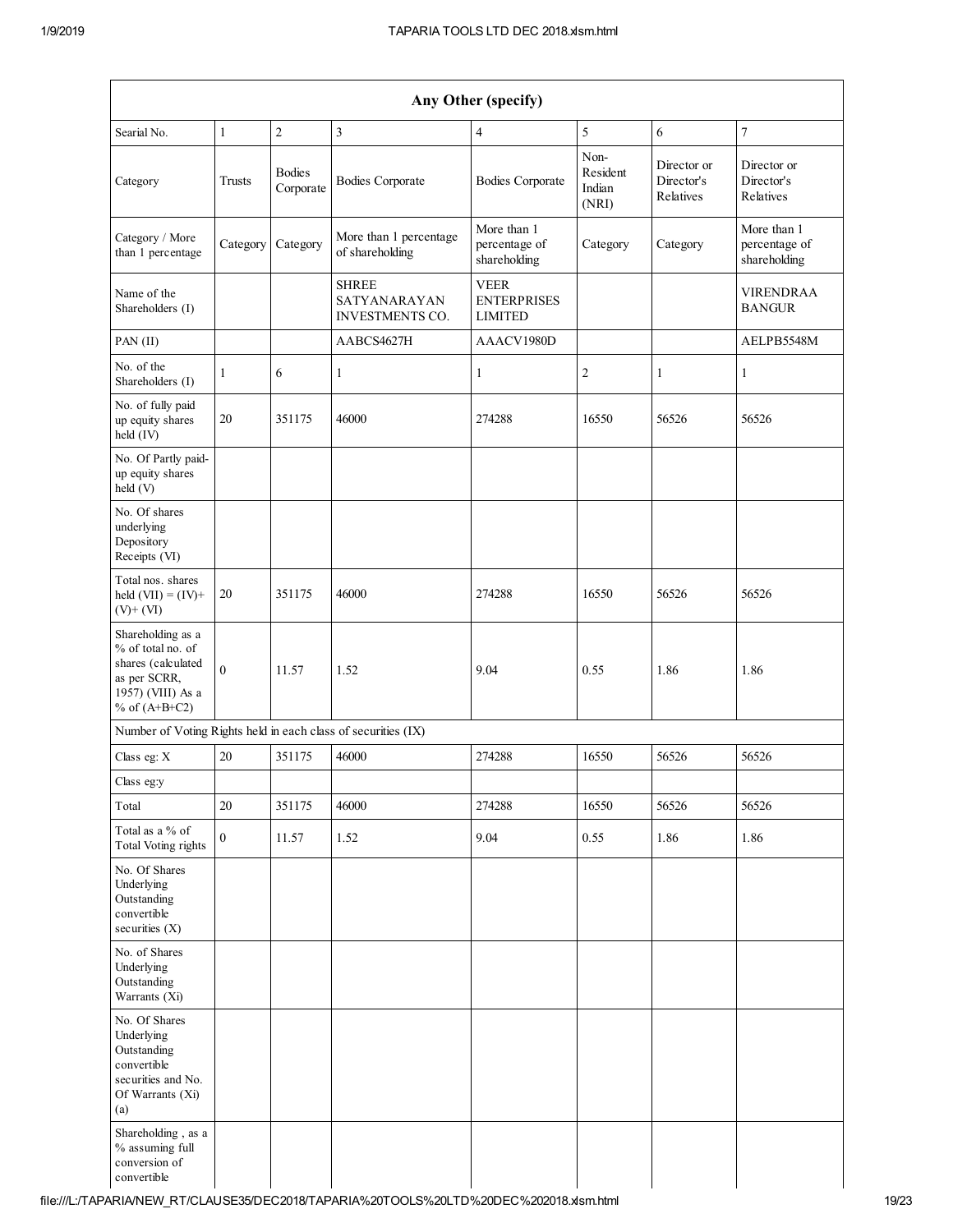| securities (as a<br>percentage of<br>diluted share<br>capital) (XI)=<br>(VII)+(X) As a %<br>of $(A+B+C2)$ | $\mathbf{0}$ | 11.57 | 1.52           | 9.04     | 0.55 | 1.86         | 1.86         |
|-----------------------------------------------------------------------------------------------------------|--------------|-------|----------------|----------|------|--------------|--------------|
| Number of Locked in shares (XII)                                                                          |              |       |                |          |      |              |              |
| No. $(a)$                                                                                                 |              |       |                |          |      |              |              |
| As a % of total<br>Shares held (b)                                                                        |              |       |                |          |      |              |              |
| Number of equity<br>shares held in<br>dematerialized<br>form (XIV)                                        | $\mathbf{0}$ | 220   | $\overline{0}$ | $\bf{0}$ | 50   | $\mathbf{0}$ | $\mathbf{0}$ |
| Reason for not providing PAN                                                                              |              |       |                |          |      |              |              |
| Reason for not<br>providing PAN                                                                           |              |       |                |          |      |              |              |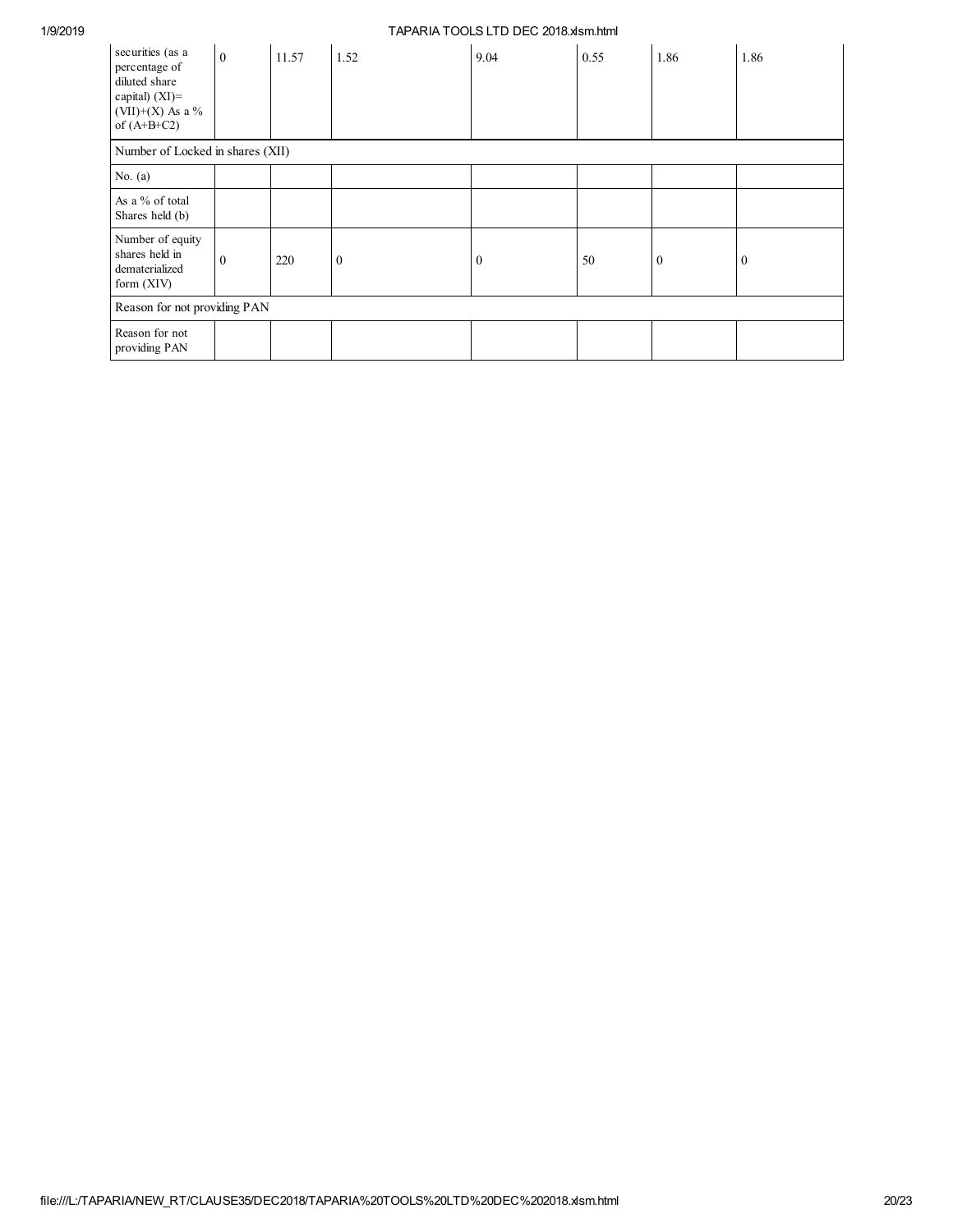| Any Other (specify)                                                                                                                                               |                                                               |                       |  |  |  |
|-------------------------------------------------------------------------------------------------------------------------------------------------------------------|---------------------------------------------------------------|-----------------------|--|--|--|
| Searial No.                                                                                                                                                       | $\,8\,$                                                       |                       |  |  |  |
| Category                                                                                                                                                          | <b>HUF</b>                                                    |                       |  |  |  |
| Category / More<br>than 1 percentage                                                                                                                              | Category                                                      |                       |  |  |  |
| Name of the<br>Shareholders (I)                                                                                                                                   |                                                               | Click here to go back |  |  |  |
| PAN (II)                                                                                                                                                          |                                                               | Total                 |  |  |  |
| No. of the<br>Shareholders (I)                                                                                                                                    | $\sqrt{2}$                                                    | 12                    |  |  |  |
| No. of fully paid<br>up equity shares<br>held (IV)                                                                                                                | 8662                                                          | 432933                |  |  |  |
| No. Of Partly paid-<br>up equity shares<br>held (V)                                                                                                               |                                                               |                       |  |  |  |
| No. Of shares<br>underlying<br>Depository<br>Receipts (VI)                                                                                                        |                                                               |                       |  |  |  |
| Total nos. shares<br>held $(VII) = (IV) +$<br>$(V)$ + $(VI)$                                                                                                      | 8662                                                          | 432933                |  |  |  |
| Shareholding as a<br>% of total no. of<br>shares (calculated<br>as per SCRR,<br>1957) (VIII) As a<br>% of $(A+B+C2)$                                              | 0.29                                                          | 14.27                 |  |  |  |
|                                                                                                                                                                   | Number of Voting Rights held in each class of securities (IX) |                       |  |  |  |
| Class eg: X                                                                                                                                                       | 8662                                                          | 432933                |  |  |  |
| Class eg:y                                                                                                                                                        |                                                               |                       |  |  |  |
| Total                                                                                                                                                             | 8662                                                          | 432933                |  |  |  |
| Total as a % of<br><b>Total Voting rights</b>                                                                                                                     | 0.29                                                          | 14.27                 |  |  |  |
| No. Of Shares<br>Underlying<br>Outstanding<br>convertible<br>securities (X)                                                                                       |                                                               |                       |  |  |  |
| No. of Shares<br>Underlying<br>Outstanding<br>Warrants (Xi)                                                                                                       |                                                               |                       |  |  |  |
| No. Of Shares<br>Underlying<br>Outstanding<br>convertible<br>securities and No.<br>Of Warrants (Xi)<br>(a)                                                        |                                                               |                       |  |  |  |
| Shareholding, as a<br>% assuming full<br>conversion of<br>convertible<br>securities (as a<br>percentage of<br>diluted share<br>capital) (XI)=<br>(VII)+(X) As a % | 0.29                                                          | 14.27                 |  |  |  |